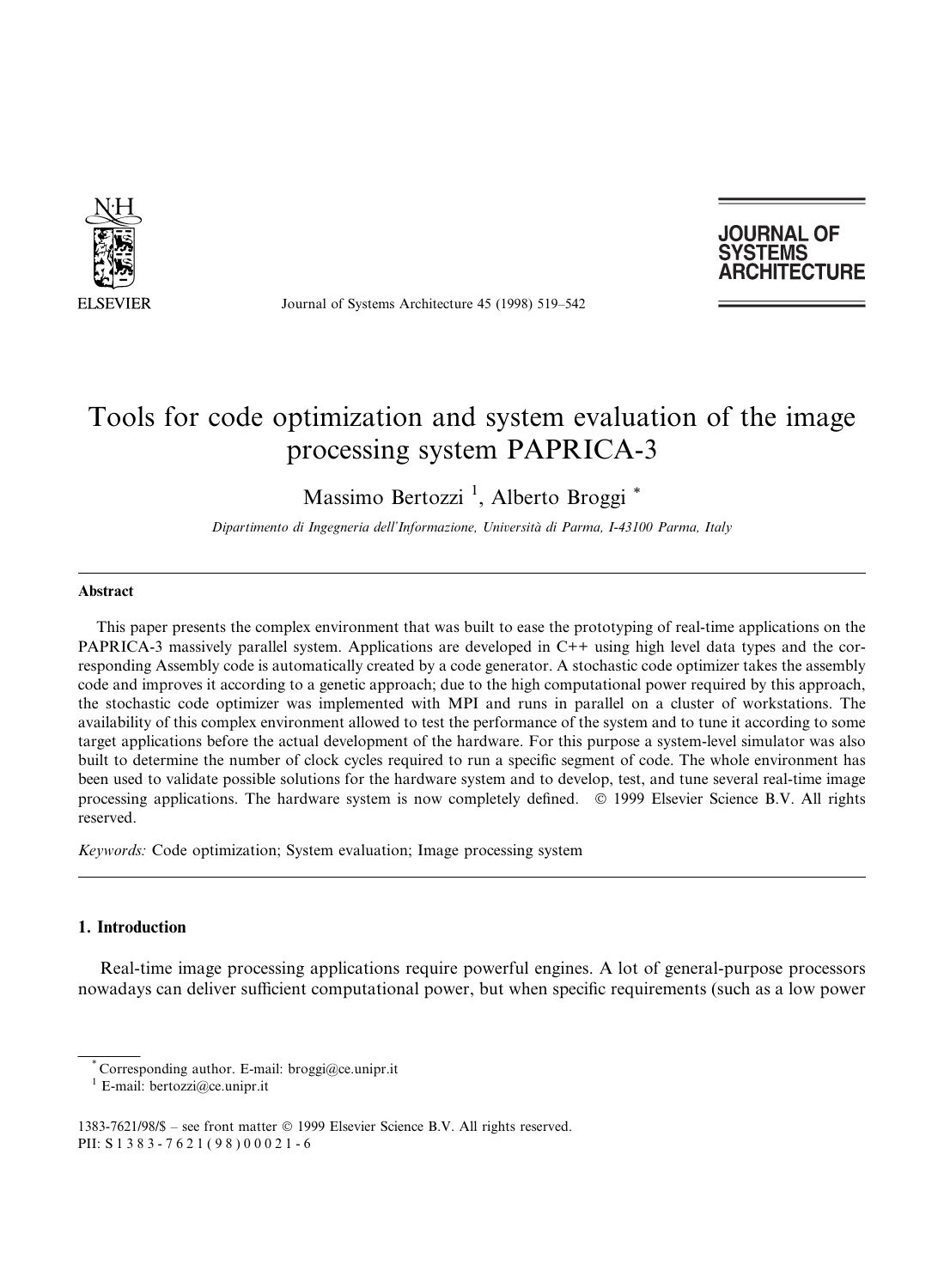consumption, a small physical size, and a low production cost  $2$ ) must be met, a special-purpose system with a deep match between the architecture and the application becomes mandatory.

A lot of special-purpose architectures have been conceived, designed, and implemented [9], but not always the design of new systems has been accompanied with the development of proper environments to ease the prototyping and tuning of applications. In general, complex hardware systems require either a specialized skill for its programming or highly optimizing compilers and environments: in the first case the user must be aware of all internal details of the machine to be able to exploit its sophisticated characteristics, while in the latter the user programs with high level languages, thus leaving to an optimizing compiler or code generator the hard task of writing efficient code. Obviously this complex task becomes even harder when the target of the project is to reach real-time performance on a custom system.

With the continuously growing possibilities offered by hardware today, words such as *pipeline*, *branch* prediction, dynamic scheduling, and superscalar architectures are no more restricted to a small specialists elite but are spreading also in a standard and general environment; even low-cost special-purpose processors are designed focusing on these techniques [11]. Thus, code optimization by-hand is not only difficult and time-consuming, but generally produces code with an efficiency lower than what could be achievable using automatic tools.

This work presents the programming environment that was developed to ease the prototyping of realtime applications on the PAPRICA-3 system, a special-purpose coprocessor designed to run real-time image processing tasks developed in cooperation with the Polytechnic of Turin, Italy. To exploit the natural parallelism of low-level processing of images, PAPRICA-3 is composed of a high number of processors working in SIMD fashion. Moreover, the internal structure of each single processor features a complex pipeline which allows to take advantage of the intrinsic parallelism of a generic program [24]. Thus, both Spatial Parallelism and Instruction-Level Parallelism [21] are used to boost performance, and must be taken into account when writing Assembly code.

The PAPRICA-3 programming environment has thus been structured to hide these two instances of parallelism. Spatial parallelism, namely the distribution of the data over the set of processing elements, is automatically handled by a high level language, which allows the user to describe the application employing abstract data types; a code generator then builds the corresponding assembly program using a set of parameterized libraries. Conversely the exploitation of instruction-level parallelism, namely the simultaneous execution of portions of each single assembly instruction, is handled by a code optimizer, which modifies the assembly code produced by the previous tool in order to minimize the number of clock cycles required to run the code.

Pipelining techniques were first addressed at least 25 years ago [20], and in this period a great variety of algorithms has been studied and implemented to improve code efficiency. Almost all of them rely on deterministic approaches, which lead to NP-complete problems [10]. Conversely in this work a stochastic approach is considered: unlikely other optimization processes, a "population" of modified versions of the original program evolves according to a genetic methodology. This approach allows to achieve higher optimization levels, but unfortunately it requires a higher computational power (in terms of both memory

<sup>&</sup>lt;sup>2</sup> For example for the development of a vision-based system for the automatic driving of vehicles or robots [5].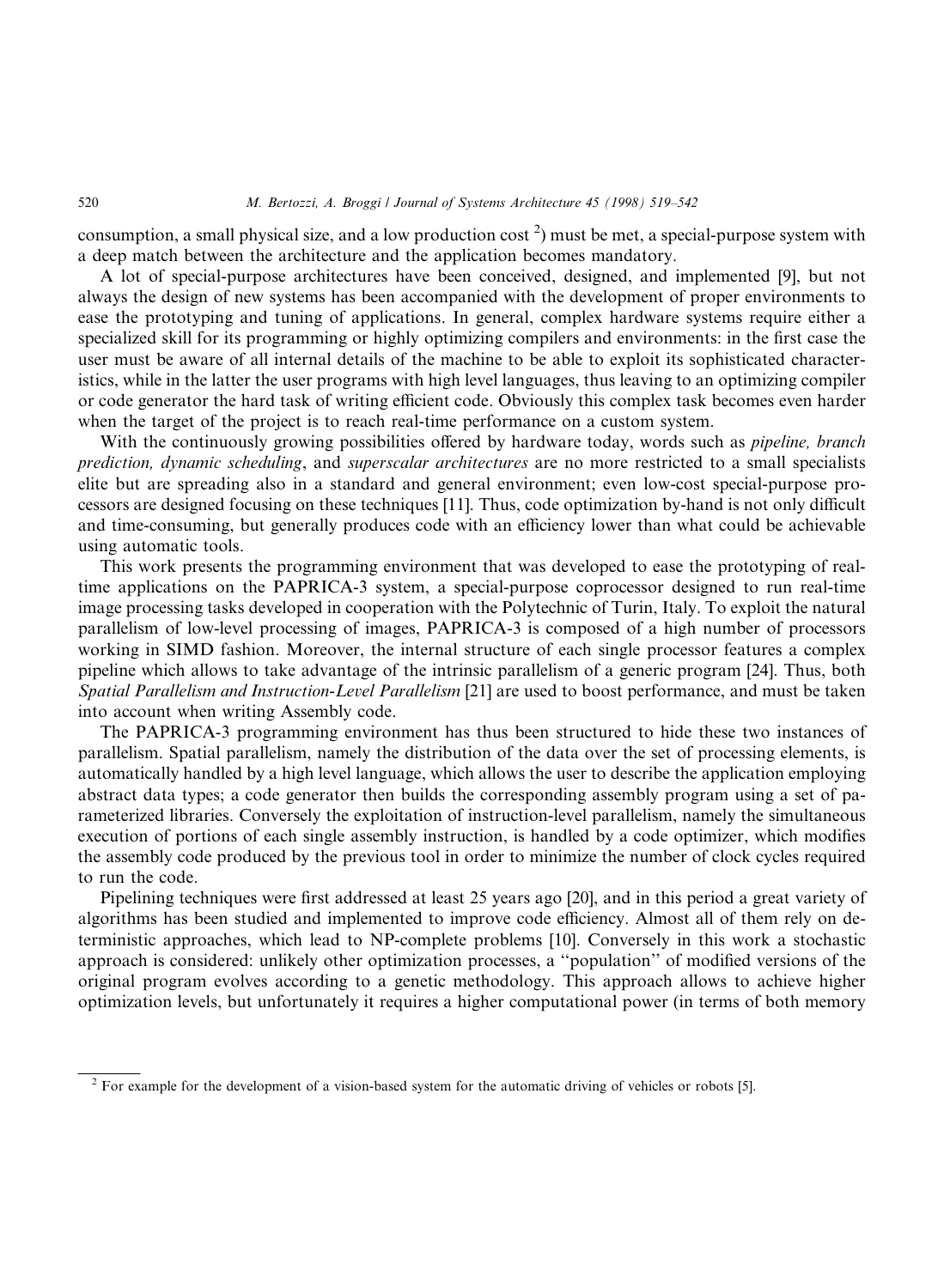size and CPU time). To face this requirements the optimizer has been implemented on a cluster of workstations using standard MPI (Message Passing Interface [19]) libraries.

This work is organized as follows: Section 2 briefly introduces the PAPRICA-3 system; Section 3 presents the programming environment and the C++ classes that model the new data types and introduces the code optimization tool; Sections 4 and 5 describe how the stochastic optimizer works and how performances are evaluated in absence of the real hardware; Section 6 describes the implementation of each logical part of the environment and Section 7 presents a case study and describes possible future extensions of the environment; Section 8 ends the paper with some conclusive remarks.

# 2. Brief overview of the  $\sqrt{d\theta P L P}$  system

PAPRICA-3 [7] is a massively parallel system dedicated to run real-time image processing tasks. The system specifications are now completely defined, and the ICs are currently under fabrication; the hardware system, a PCI board that will be connected to a standard PC, will be available in early 1998.

# 2.1. Internal architecture

As shown in Fig. 1(a), the core of the processor is a dedicated SIMD cellular architecture based on a linear array of Q identical single-bit Processing Elements (PEs); a single chip contains 32 processors, and the architecture is modular. The array is connected to an external Image Memory via a bidirectional Q-bit data bus; therefore each memory access transfers a complete vector of Q pixels at once, 1 bit per pixel. The rationale behind this system is that the size of the Processor Array (PA) matches exactly the width of the input image, thus avoiding the PE virtualization problem, which has been proven to be a critical design issue in 2D arrays [8]. The PEs contain a fairly complex pipeline [11]; since the PE clock cycle is twice as fast



Fig. 1. (a) structure of a 256 PEs version of PAPRICA-3; (b) enhanced  $3 \times 3$  neighborhood.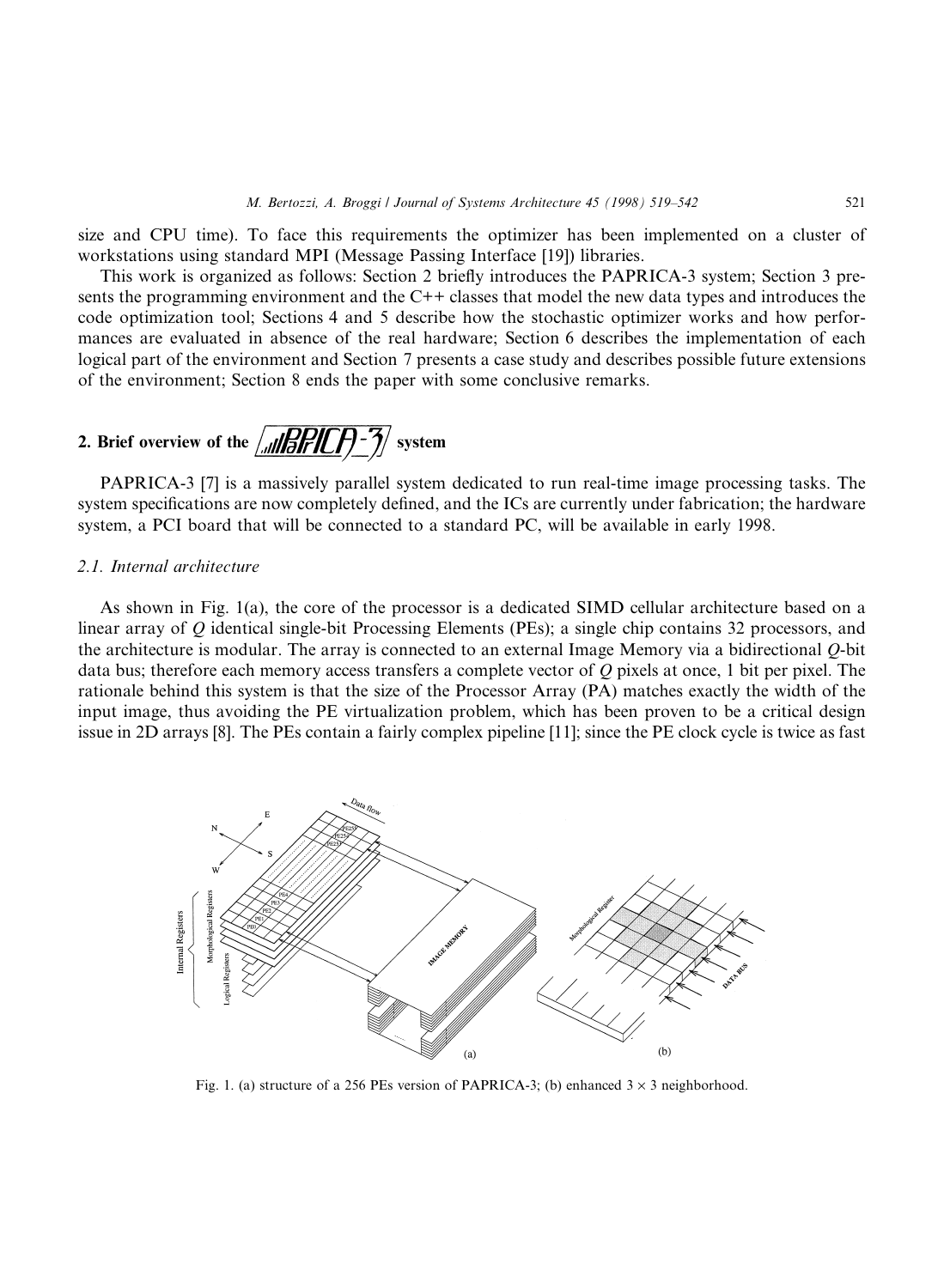#### 522 M. Bertozzi, A. Broggi / Journal of Systems Architecture 45 (1998) 519–542

as a memory access, the instruction fetching process loads two adjacent instructions at once from the program memory.

The PA is composed of two different kind of internal registers: Morphological Registers (MOR) and Logical Registers (LOR). The MOR consist of 5-bit south-to-north shift-registers whose southernmost position is loaded one image line at a time by the data bus. The presence of the 5-bit shift-registers allows to perform morphological operations on an enhanced  $3 \times 3$  neighborhood, which is shown in Fig. 1(b). The LOR are used as a temporary storage and to perform logical operations.

# 2.2. Instruction set

In a generic Assembly instruction (called *morphological instruction*) two operations, a morphological one applied to a given MOR and a logical one applied to the previous result and to a second given register (MOR or LOR), can be performed in sequence. The result (1-bit) is placed in a third register:

| $R(25) = MATCH R(12) OR R(7)$ | ; A given match is performed on $R(12)$ ; the      |
|-------------------------------|----------------------------------------------------|
|                               | ; result is ORed with $R(7)$ and stored in $R(25)$ |

The Assembly instructions are coded into fixed-length 32-bit words, where the first 5 bits are reserved for the operation code. Anyway, some instructions may need a number of operands whose total length exceeds 27 bits; this is the case of *morphological instructions* (where the complete matching template, the logical operation, the destination, and the two source registers must be specified) and *conditional jumps* (where both the condition and the new memory location must be expressed). These cases are handled by two separate instructions. In the former, a first TEMPLATE instruction is used to set the matching template [22,12] which is used by each following morphological operation. The template used in the following example corresponds to a 4-neighbors morphological erosion:

| $\texttt{TEMPLATE}-,-,1,-,-,1,1,1,-,-,1,-,-$ | ; sets the 13 values corresponding to         |
|----------------------------------------------|-----------------------------------------------|
|                                              | ; the enhanced $3 \times 3$ matching template |
| $R(18) = MATCH R(5)$                         | ; performs the match on register $R(5)$       |

In the second case, conditional jumps are split into two adjacent instructions: the former evaluates the condition and sets a specific flag. In case the flag is evaluated true, the latter is executed; otherwise the latter is treated as a NOP (No OPeration) instruction.

| ONM > 5                        | ; evaluates the condition and sets the flag     |
|--------------------------------|-------------------------------------------------|
| $\text{BRC}$ $\lt$ address $>$ | ; jumps if the condition was evaluated true;    |
|                                | ; otherwise BRC is treated as a NOP instruction |

This solution is particularly efficient for the conditional execution of any other instruction without using conditional jumps: for example,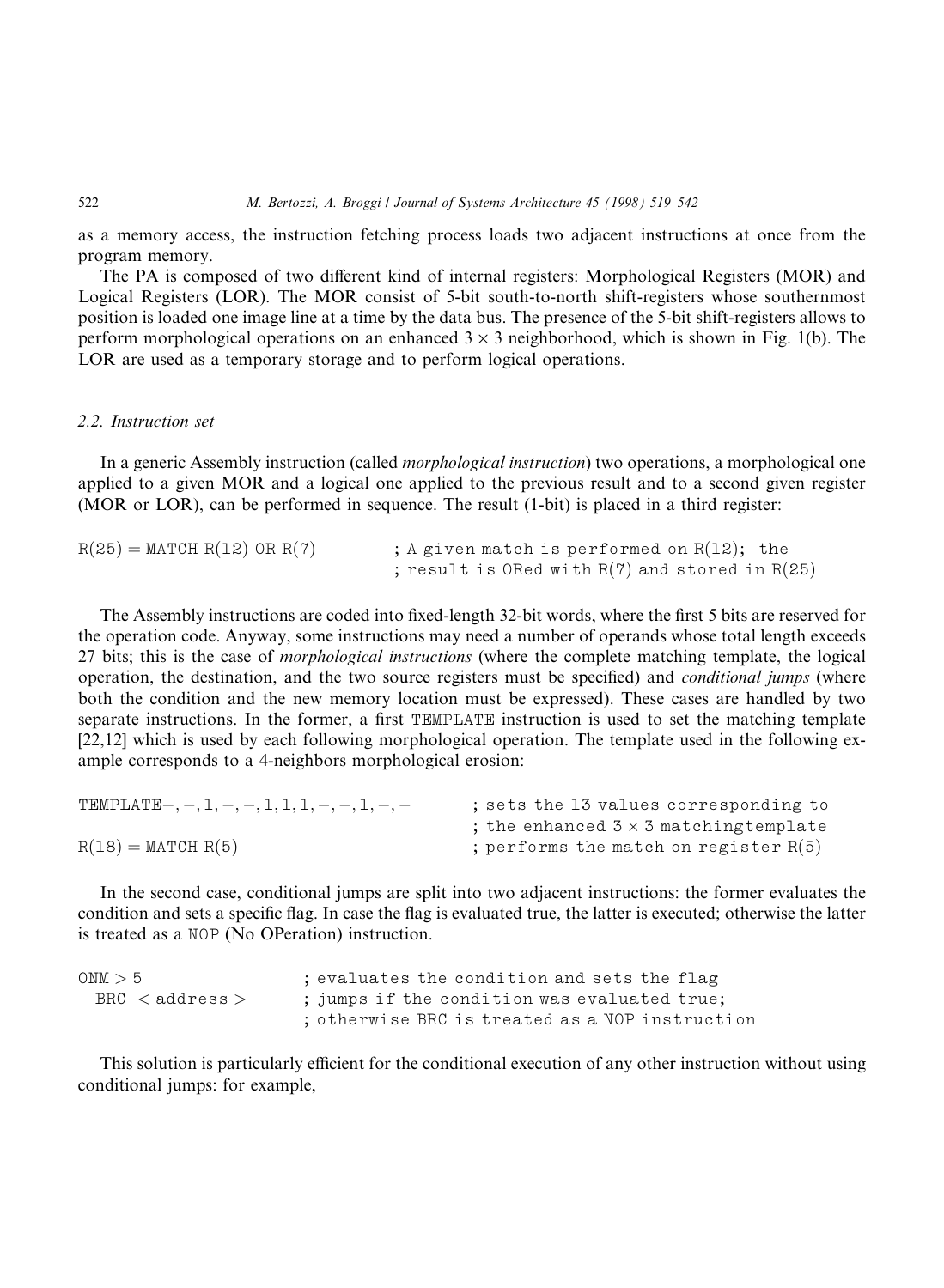```
ON M \leq 7 ; the morphological instruction is executed
 R(6) = MATCH R(5) AND R(8) ; only when M \le 7
```
This approach allows to test easily also the combination of two or more conditions, as shown in the following example:

```
ON < Condition1 > ; tests condition 1
 ON < Condition2 > ; tests condition 2
   < INSTR > ; execute instruction
```
Instruction INSTR is executed when both Condition1 and Condition2 are evaluated true and when Condition1 is evaluated false, namely  $(C_1 \cap C_2) \cup \overline{C}_1$ .

Although loops can be implemented with conditional jumps, when the number of iterations is known at *assembly time*, the FOR-J construct can be used.<sup>3</sup> It has been introduced both to improve performance and to shorten the code.

```
FOR J = 0 TO 7 DO 2 ; Repeat the following \langle 2 \rangle instructions with
 R(7) = R(7) OR R(9 + J) ; counter J running from 0 to 7
 R(20 + J) = R(9 + J) AND R(3)
```
PAPRICA-3 features many other Assembly instructions, ranging from the communication among PEs not directly connected [6] to the direct acquisition and output of images from a camera and to a monitor via a dedicated I/O bus. Nevertheless, the detailed description of these instructions is not presented here since it is not relevant to the following discussion and can be found in http://www.CE.UniPR.IT/paprica3.

# 3. The programming environment

The intrinsic complexity of Assembly language, especially when combined with the SIMD computational model, produces a low programming eciency; a high level programming language, together with a software tool for the generation of its corresponding Assembly code, are then needed to ease the development of software applications. This section gives an overview of the approach, describes the classes available to the user and discusses the optimization problems that must be faced.

#### 3.1. The P3Lib code generator

Two different solutions were considered for the generation of the Assembly code:

 $3 \text{ A}\$  single counter "J" can be used, thus no nested constructs are allowed.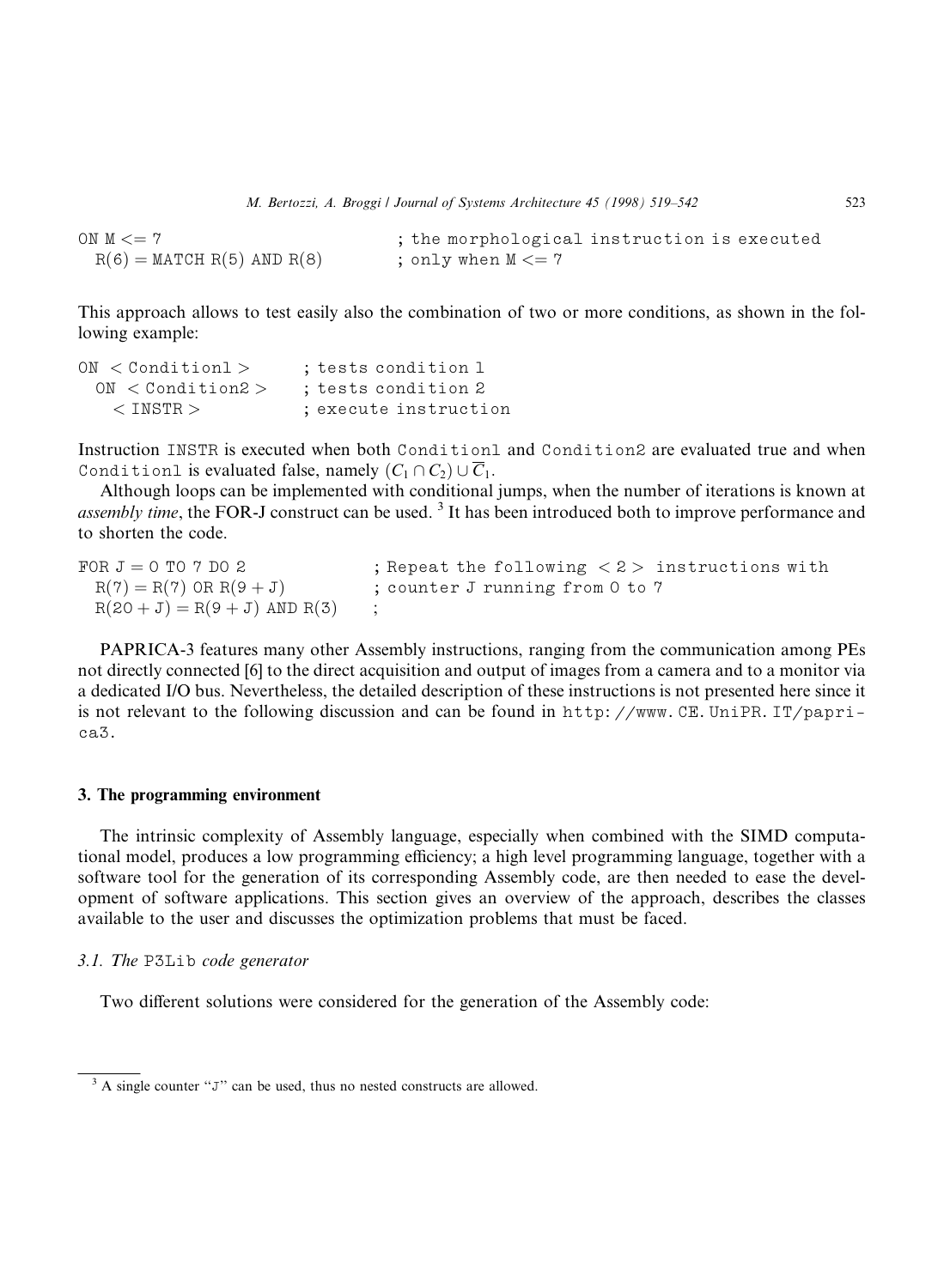#### 524 M. Bertozzi, A. Broggi / Journal of Systems Architecture 45 (1998) 519–542

- 1. a compiler-based solution, where a new high level language is compiled and its corresponding PAPRI-CA-3 Assembly code is generated; and
- 2. a *code generator*-based solution, where an existing high level language is enhanced by a library of functions that parametrically build segments of PAPRICA-3 Assembly code.

The main disadvantage of the first solution lays in the need for a complete definition of a new language, which must be able to handle not only parallel statements, but also some other sequential functions (such as serial operations, data I/O, input of data from the user, memory management, etc.) which are of basic importance although not dealing with the specific SIMD extension. Conversely, a code generator inherits these capabilities from the chosen high level language and thus its implementation is considerably less complex than the former. Moreover, in this second case the efficiency in the development of applications is sensibly increased, since the programmer does not have to learn a new language but only its parallel extensions. Moreover, the use of an object oriented language eases the programmer task since the operands acting on the new objects can be used intuitively by the application programmer thanks to the possibility of overloading known operators.

These considerations led to the choice of a Code Generator based on the C++ object oriented language. The only drawbacks of this solution are (i) the low level of optimization achievable in a single pass (generally compilers and assemblers use two passes), and (ii) the impossibility to determine a mapping between a single C++ statement and its corresponding sequence of PAPRICA-3 Assembly instructions, thus not allowing the step-by-step execution of the C++ high level program for debugging purposes.

The complete sequence of operations required to build a PAPRICA-3 Assembly program is depicted in Fig. 2: first the C++ code is written and compiled; then the executable obtained is run and the PAPRICA-3 Assembly code is generated. Note that the generation of Assembly code was preferred with respect to the generation of binary machine code, thus requiring a further processing step (PAPRICA-3 Assembler) to get the final binary code. This choice allows a faster and more efficient debugging of the code-generation functions, as well as a simpler implementation of the following global optimization step, since in the Assembly code also comments are automatically included to ease the program comprehension. Moreover, since PAPRICA-3 has been conceived as a *real-time* image processor, a code optimizer can be used to furthermore improve the generated code. Finally the PAPRICA-3 Assembler is used to produce the binary machine code.

#### 3.2. C++ classes

Two different C++ classes have been considered, corresponding to two different levels of abstraction:



Fig. 2. The complete sequence of operations required to build a PAPRICA-3 executable.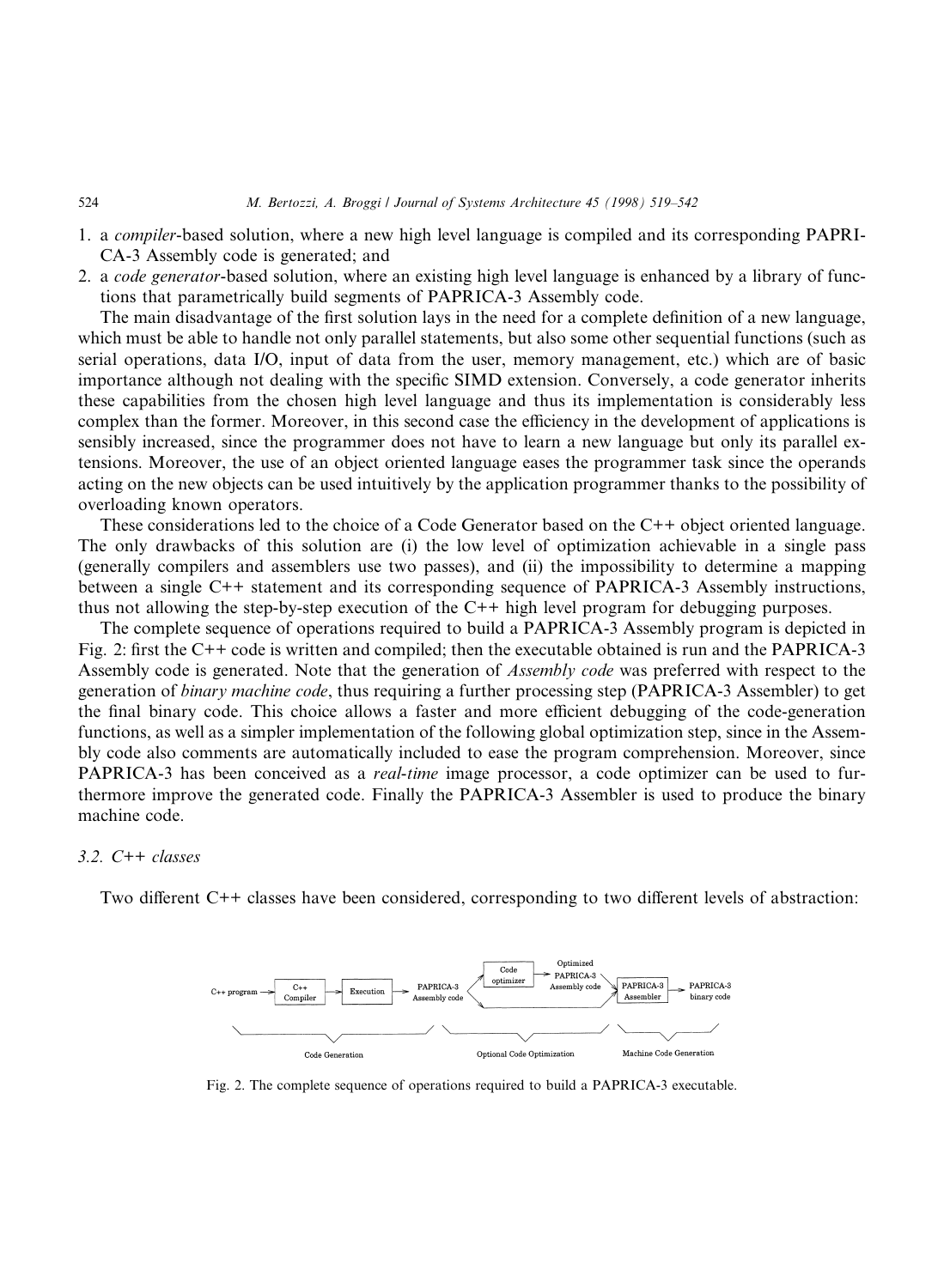- · a generic image, thus not matching the system architecture (high level of abstraction like in the Khoros system [18]) and
- an *image line*, thus matching the system architecture (low level of abstraction like in the Connection Machine  $C^*$  [15]).

In the former the user has no visibility at all over the hardware system and consequently the code generator must manage all data transfers and register allocation required by the virtualization of the PA (namely the iteration of the process over all the lines of the image), exploiting in the best way the architectural capabilities and hardware characteristics of the machine. Thus, the high level solution featuring extremely general image-wise primitives (such as gradient-based filters, convolutions, pattern-matchings, neural functions, etc.) offers a simple way of programming, but unfortunately the automatic generation of an optimized Assembly code is extremely complex due to the generality of the user primitives.

Conversely the low level solution matches the architecture of the system and gives to the user visibility over the hardware architecture, anyway hiding the details of processor virtualization. This last solution has been chosen for the PAPRICA-3 programming environment: the user can then focus on the application rather than on the implementation details.

#### 3.2.1. The P3 reg class

The most important elementary class available to the user is the P3 reg class, representing a set of binary *internal registers* ( $Q$ -bit wide) of the PA. The following  $C++$  program shows an example of high level programming of PAPRICA-3 using the P3 reg class. The following  $C++$  code

|                   | P3_reg a(8); //Definition of 3 registers with different depth: 8, 8, |
|-------------------|----------------------------------------------------------------------|
| $P3$ reg $b(8)$ ; |                                                                      |
|                   | P3 reg $c(9)$ ; //and 9 bits respectively                            |
| $c = a + b$ ;     | //c is assigned the result of the sum between a and $b$              |

generates the following PAPRICA-3 Assembly code

| $\frac{1}{2}$ [39 - 47] = [56 - 63] + [48 - 55] | automatically generated comment                      |
|-------------------------------------------------|------------------------------------------------------|
| $R(39) = R(56) + R(48) + 0$                     | sum between less significant bits (no carry is used) |
| FOR $J = 0$ TO 6 DO                             | loop over the remaining 7 bits                       |
| $R(40+J) = R(57+J) + R(49+J) + ACC$             | add with carry                                       |
| NEXT J                                          |                                                      |
| $R(47) = R(0) + NOT R(0) + NOT ACC$             | copies in $R(47)$ the status of the carry flag       |

where register a is automatically allocated in registers  $R(56)\XiR(63)$ , b in  $R(48)\XiR(55)$ , and c in  $R(39) \div R(47)$ .

# 3.2.2. The P3\_mem class

In the same way, the P3\_mem class is defined representing a multi-bit *image* ( $Q$ -bit wide) in the Image Memory.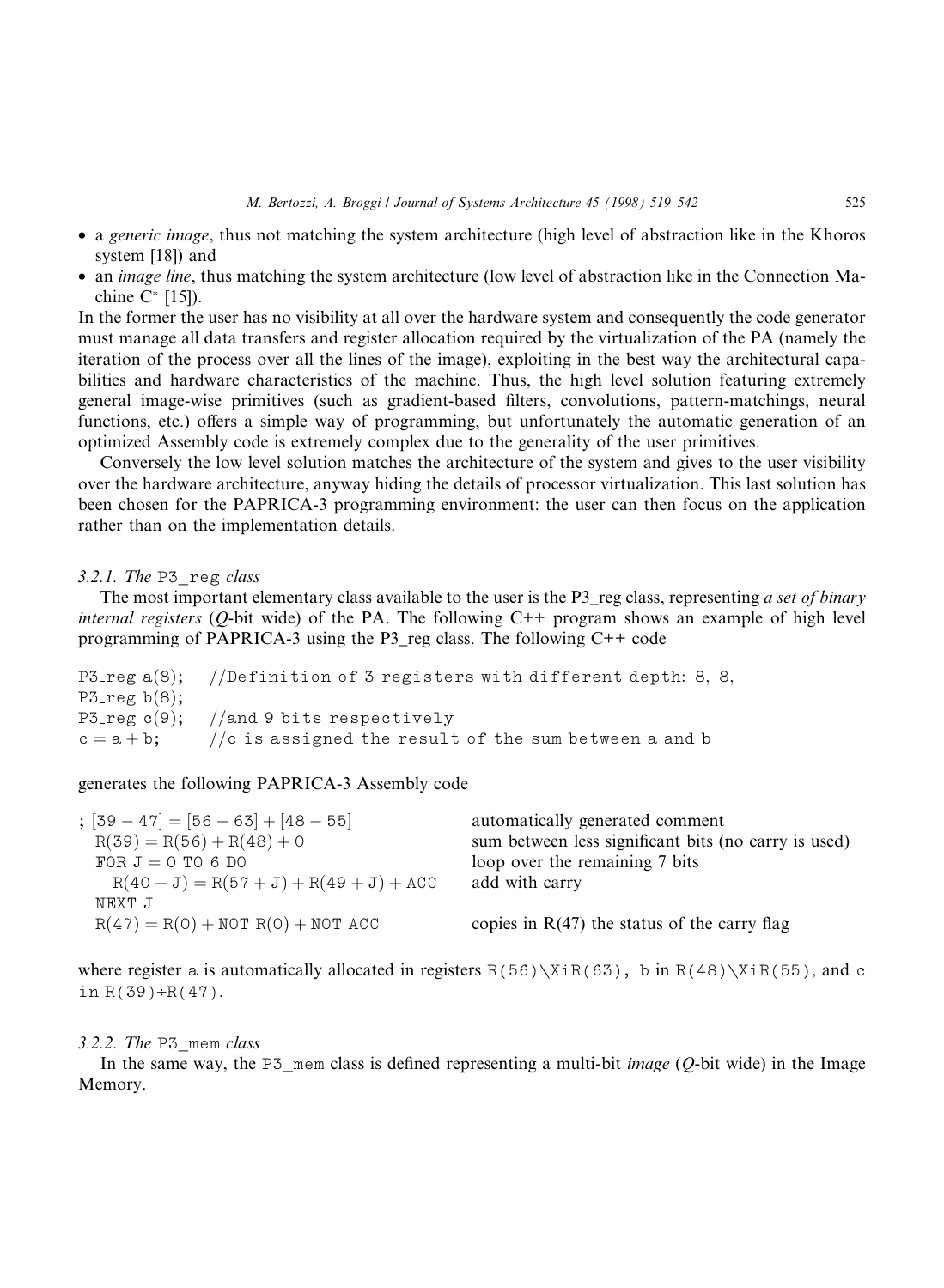#### 3.3. Code generation problems

PAPRICA-3 is a 3 address machine [16,17], namely in each Assembly instruction a maximum of 3 operands can be specified (two sources and one destination), as specified in Section 2.2. Thus for the complete code generation all 3 operands must be known. Unfortunately the C++ code generation approach [3] provides only two parameters to the member function in charge of the parametrical code generation and thus only a partial generation is possible. As an example, let us consider the two following C++ statements:

 $a = (b \mid c);$ 

 $a = (b \mid c) \& d;$ 

In both cases the overloaded  $C++$  "operator" is the first function that is called: the two objects b and c are the only operands accessible by this function, and thus the *complete* code generation can be performed only when also the third object (the destination) is known. In the first case the destination object is a, while in the second case a new temporary object tmp must be allocated and used as destination. In fact, the second case can only be handled as two separate steps:

 $tmp = b | c;$  $a = \text{tmp } \& d;$ 

To overcome this ambiguity, the new class P3\_regTmp, transparent to the user, has been introduced. It is composed of 3 fields (two P3 reg objects and an operand) and used when the complete code generation is impossible. The following example presents the sequence of functions called by the C++ compiler for the following C++ statement:  $a = (b \mid c) \& d$ ;

- b  $\mid$  cin this case (only two operands are specified) no generation is performed. A new P3 regTmp object (called tmp1), whose 3 fields are  $\{b; c; oper-or\}$ , is returned.
- · tmp1 & da new temporary P3\_reg (called t) is allocated and the Assembly code corresponding to  $t = \text{tmp1}$  (namely  $t = b \mid c$ ) is generated. The return value is a new P3\_regTmp (called tmp2) whose 3 fields are  $\{t; d; open_and\}.$
- a = tmp2the Assembly code corresponding to a = tmp2 (namely a = t & d) is generated and the temporary P3\_reg t is deallocated.

# 3.3.1. Code optimization

Four different optimization levels have been considered: the first two can be handled by the code generator and are discussed in this section. conversely, the other two cannot be handled by the code generator because of it produce code in a single pass; thus they are performed by another tool (the Assembly code optimizer) and addressed in the next section.

1. Local (or function-wise) optimization: it is performed by each code generator function, which, instead of calling general-purpose procedures (in precompiled libraries), creates a segment of code optimized for the special set of parameters. Memory management and register allocation is performed at this stage.

2. Look-behind (or non-backward) optimization: in the generation of a sequence of instructions with no data-dependent points of divergence or merging of the program flow (hereinafter defined as a  $block$ ), the knowledge of the code previously created can be exploited to drive specific optimizations. For example the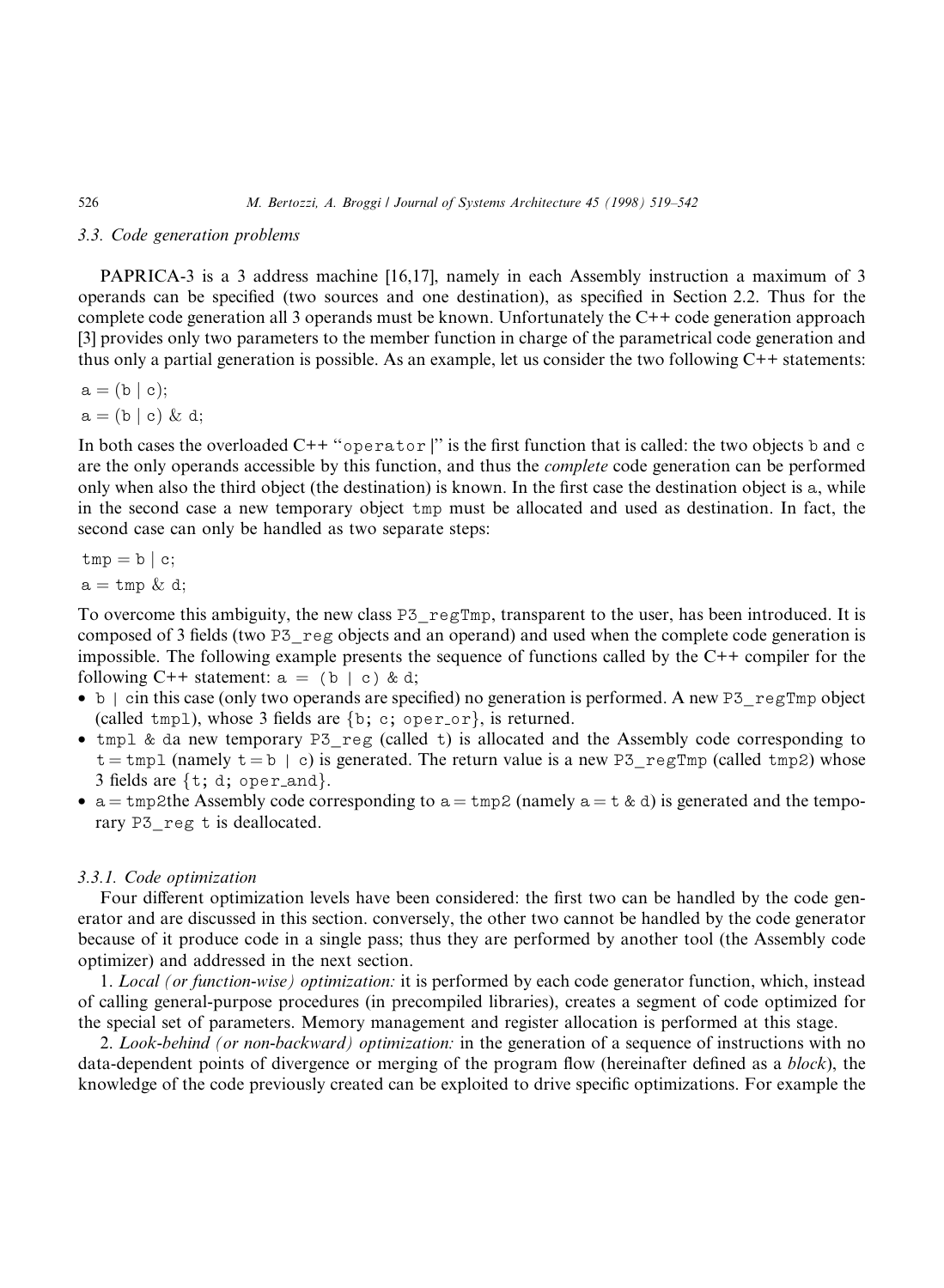second of two morphological operations based on the same template will not generate a TEMPLATE instruction, since it has already been set by the former.

3. Blocky (or block-wise) optimization: it is performed by the stochastic code optimizer presented in Section 4.2, and it is required because of the lack of a second pass in the code generation. Optimizations like instruction scheduling, useless code removal, loop fusion and breaking, loop unrolling and rolling, etc. at the block level are performed at this stage through a stochastic approach, preceded by a deterministic preprocessing of the code.

4. Global (or program-wise) optimization: this kind of optimization requires the handling of more than one block at the same time; it is the only step in which data-dependent control flow constructs must be considered. In the literature [4] it is still addressed as an open problem currently under study.

Local optimizations: The first optimization level (local optimization) is performed during the code generation process: 3 operands are provided to each member function, as mentioned in Section 3.3, and the appropriate procedure is called to produce the corresponding Assembly code. A specific set of parameters selected from the 3 operands (the 3 P3  $\text{reg}$  objects) is passed to the code generation function and used to drive specific optimizations. As an example, let us consider the following  $C^{++}$  statement:

 $a = (b & c) | d;$ 

where a, c, and d are 8-bit deep P3\_reg objects, while b is only 4-bit deep. The depth (number of bits) of the temporary P3\_reg object tmp used in tmp = b & c (see Section 3.3) depends on the depth of the two operands (b and c) and on the specific function performed *(logical and)*. In this case a 4-bit temporary P3\_reg is sufficient since b (which is 4-bit deep) is considered padded with zeros and thus the number of significative bits of the result of a *logical and* between b and any other deeper P3 reg is 4. Assuming a allocated in R(56) $\div R(63)$ , b in R(52) $\div R(55)$ , c in R(44) $\div R(51)$ , and d in R(36) $\div R(43)$ , the corresponding Assembly code automatically generated is in fact:

| Allocating registers [32 - 35]                                   | Allocating the temporary $P3$ reg tmp (4-bit deep) |
|------------------------------------------------------------------|----------------------------------------------------|
| $\left(52-35\right) = \left[52-55\right]$ & $\left[44-51\right]$ | Performs a logical AND between b and the 4         |
| FOR $J = 0$ TO 3 DO                                              | less significant bits of c and stores the          |
| $R(32+J) = R(52+J)$ AND $R(44+J)$                                | result into the 4-bit deep temporary P3 reg        |
| NEXT J                                                           |                                                    |
| $\frac{1}{2}$ [56 - 63] = [32 - 35]   [36 - 43]                  | Performs a logical OR between the previous         |
| FOR $J = 0$ TO 3 DO                                              | result and the less significant bits of d          |
| $R(56+J) = R(32+J)$ OR $R(36+J)$                                 |                                                    |
| NEXT J                                                           |                                                    |
| $FORI = 0$ TO 3 DO                                               | Copies the 4 more significant bits of d in the     |
| $R(60+J) = R(40+J)$                                              | 4 more significant bits of the result a            |
| NEXT J                                                           |                                                    |
| ; Deallocating registers[32-35]                                  |                                                    |
|                                                                  |                                                    |

This corresponds to the execution of 4 logical AND, 4 logical OR, and 4 assignments. On the other hand, this optimization cannot be exploited in the following case: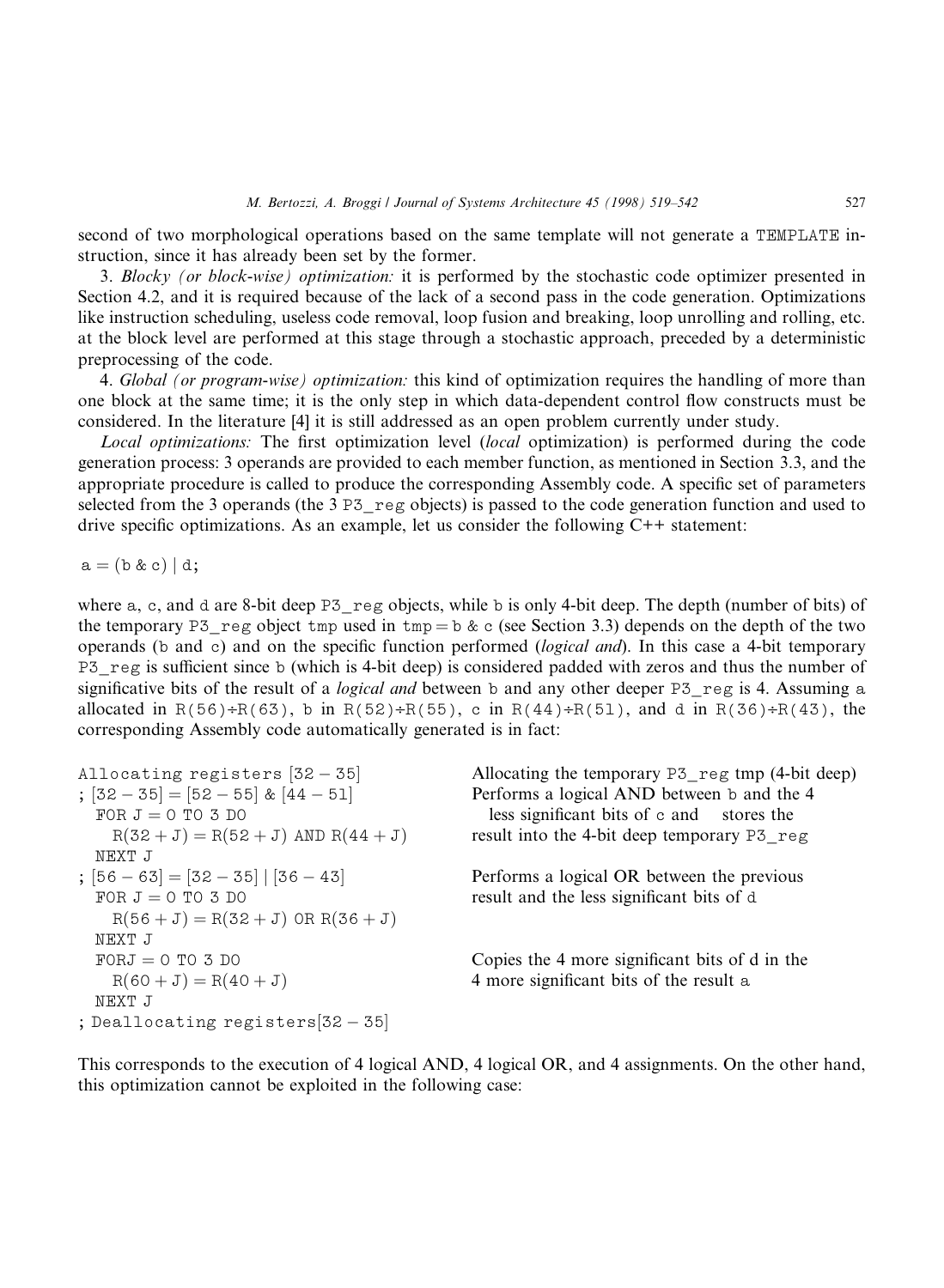$a = (b & c) | d;$ 

where a bitwise inversion causes b to be considered padded with ones. The code generated in this case is in fact:

| ; Allocating registers $[28-35]$                 | Allocating the temporary $P3_{\text{reg}}$ tmp (8-bit deep) |
|--------------------------------------------------|-------------------------------------------------------------|
| $\frac{1}{28}$ (28 - 35] = [52 - 55] & [44 - 51] | Performs a logical AND between "b and the                   |
| FOR $J = 0$ TO 3 DO                              | 4 less significant bits of c and stores the                 |
| $R(32+J) = NOTR(52+J)$ AND $R(44+J)$             | result into the 4 less significant bits of the              |
| NEXT J                                           | temporarty P3_reg                                           |
| FOR $J = 0$ TO 3 DO                              | Copies the 4 more significant bits of c in the              |
| $R(32+J) = R(48+J)$                              | more significant bits of the temporary P3 reg               |
| NEXT J                                           |                                                             |
| $\frac{1}{2}$ [56 - 63] = [28 - 35]   [36 - 43]  | performs a logical OR between the temporary                 |
| FOR $J = 0$ TO 7 DO                              | P3 reg and d                                                |
| $R(56+J) = R(28+J)$ or $R(36+J)$                 |                                                             |
| NEXT J                                           |                                                             |
| Deallocating registers $[28 - 35]$               |                                                             |

This corresponds to the execution of 4 logical AND, 8 logical OR, and 4 assignments.

Look-behind optimizations: Since the generation process implemented here can only add Assembly lines to the final PAPRICA-3 code (no backward generation or editing is in fact possible), the code segments which do not include control flow statements (FOR-NEXT, REPEAT-UNTIL, IF-ELSE-ENDIF constructs) can be furthermore optimized.

As an example, let us consider two adjacent morphological operations using the same matching template: the following C++ code

| P3_reg $a(8)$ , $b(8)$ ; | // Allocates two P3_reg objects |
|--------------------------|---------------------------------|
| $a = a.match(P3_NMOV);$  | // Shifts a to the North        |
| $b = b.match(P3_NMOV);$  | // Shifts b to the North        |

generates two loops (corresponding to the two morphological operations), but only one TEMPLATE instruction is generated since both operations make use of the same matching template:

| ; Allocating registers $[56 - 63]$        | allocates registers for object a        |
|-------------------------------------------|-----------------------------------------|
| ; Allocating registers $[48 - 55]$        | allocates registers for object b        |
| $[56 - 63] = [56 - 63]$ , match = P3_NMOV | corresponds to $a = a$ . match(P3 NMOV) |
| TEMPLATE = $-,-,-,-,-,-,-,-,-,-,-,1,-,-$  |                                         |
| FOR $J = 0$ TO 7 DO                       |                                         |
| $R(56+J) = MATCH R(56+J)$                 |                                         |
| NEXT J                                    |                                         |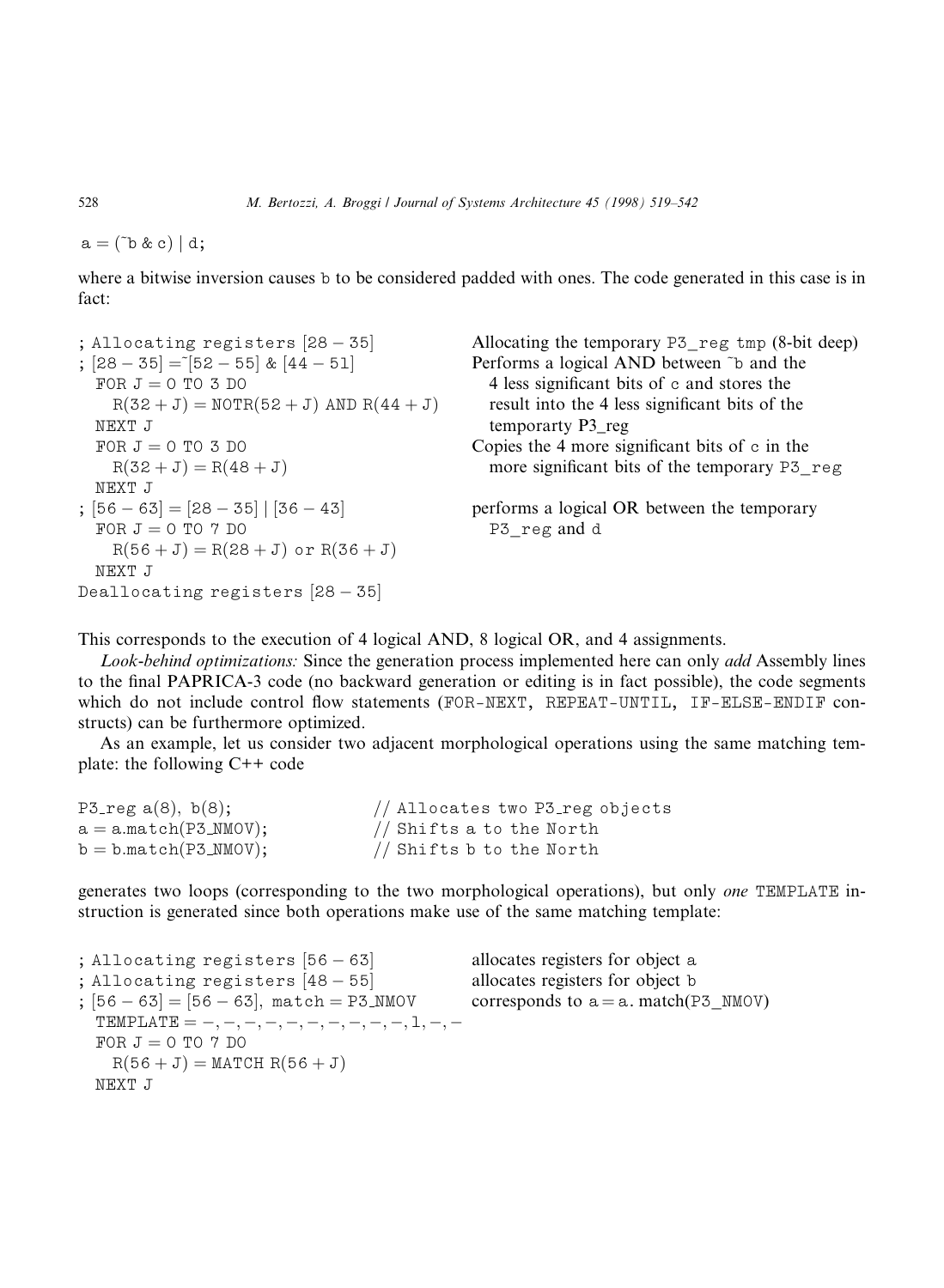| $;$ [48 - 55] = [48 - 55], match = P3_NMOV | corresponds to $b = b$ . match(P3 NMOV) |
|--------------------------------------------|-----------------------------------------|
| FOR $J = 0$ TO 7 DO                        |                                         |
| $R(48+J) = MATCH R(48+J)$                  |                                         |
| NEXT J                                     |                                         |
| ; Deallocating registers $[48-55]$         | deallocates b                           |
| ; Deallocating registers $[56 - 63]$       | deallocates a                           |

In other words, this optimization aims to remove all the instructions that do not modify the status of the Finite State Machine implementing the PA.

#### 4. Assembly code optimization

Since the code generator produces the assembly code in a single pass, a backward optimization is not possible. Thus a tool for the optimization of the assembly code has been developed.

The efficient use of a pipelined processor is mainly based on a specific ordering of the program instructions (known as *instruction scheduling*), aimed to the maximization of the number of the elementary operations executed simultaneously by the different pipeline stages. A lot of different approaches have been conceived and implemented to solve the *instruction scheduling* problem: although in Ref. [10] it is demonstrated that instruction scheduling is a NP-complete problem, some polynomial solutions have been proposed, such as list scheduling [2,4]. But unfortunately, deterministic solutions become even more complex when, in addition to instruction scheduling, other optimization criteria are combined.

Conversely, in the development of the PAPRICA-3 environment a stochastic approach has been followed for the complete optimization (instruction scheduling, instruction alignment, loop fusion and breaking, loop unrolling and rolling, etc.) of Assembly code. It is based on an evolutionary technique in which genetic rules iteratively modify a population of programs. The set of rules include both well-known traditional optimization criteria [1] (instruction scheduling, useless code removal, loop fusion and breaking, loop unrolling and rolling, etc.) and rules specifically designed to optimize the Assembly language of the PAPRICA-3 system.

The optimization process is divided into two main steps: a deterministic one, performed on the initial assembly code, and a stochastic one, iterated on the result of the previous step. The first step is fully deterministic and reduces both execution time and code size; on the other hand, the stochastic step tends to improve the efficiency of the Assembly code exploiting the characteristics of the pipeline structure, the specific instruction set encoding, and other hardware features. The stochastic process is driven by the user choice about the optimization target: execution time, code size, or a given combination of both.

#### 4.1. Deterministic optimization

As described above, PAPRICA-3 assembly code is produced by a  $C_{++}$  to Assembly" code generator. Since C++ statements are consecutively and independently processed, code generation is performed in a single pass, namely the optimization during code generation can only exploit the knowledge of the already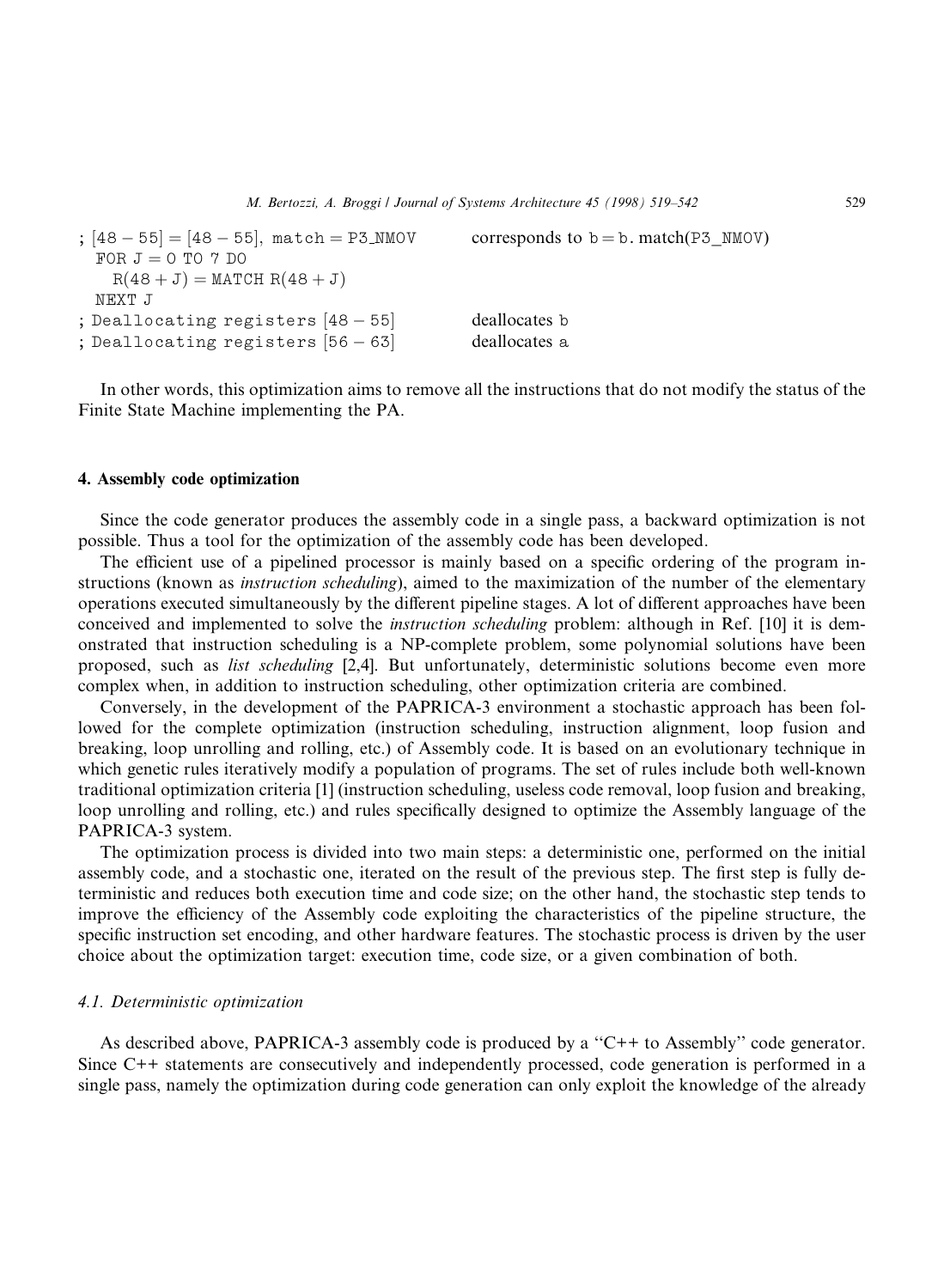created code. For this reason the generated Assembly code features some redundancies, whose removal is performed by a deterministic optimization step. The techniques used are discussed in the following.

- · Invariant code motion: The single pass-based generation does not allow to know whether the body of a loop will contain invariant code prior to the complete generation of the loop itself. As a result, the loop body may comprise some instructions which are independent of the loop index and independent of the other loop instructions. These instructions can be pulled out of the loop body, thus reducing the execution time.
- Removal of Jumps: Conditions expressed in C++ are rendered by the code generator using a sequence of ON and BRC instructions. In case the statement executed when the condition is evaluated true is composed of a single assembly instruction (see Section 2.2), the BRC and its corresponding label can be removed and the condition in the ON instruction complemented, thus reducing both execution time and code size. Nevertheless, the most important benefit is the removal of a label and a branch, which identify points of flow merging and divergence respectively. In this way the number of blocks is reduced, thus helping the following optimization.

## 4.2. Stochastic optimization

Since in the optimization phase no data are available, data-dependent branches cannot be solved. For this reason, the code is divided into *blocks*, which are defined as code segments without data-dependent conditional control-flow constructs. Each block is optimized independently of the others: a first module splits the code into blocks, and sends them to independent processes in charged of the optimization, as shown in Fig. 3. Finally the optimized blocks are re-assembled and the final program is generated.

Each block is optimized following an iterative stochastic approach: at the *i*th iteration,  $N(i)$  new programs are generated by the consecutive application of  $R(i)$  rules (drawn randomly from a given set) to each program of the  $(i-1)$ th generation. The ones performing better than a given threshold  $T(i)$  are kept and will form the ith generation, while the other are discarded. The timing performance of each new program is determined using the PiPE tool (see Section 5).

Since the population at the first iteration is composed by only the original block, at the beginning of the process (when i is small) the number of rules applied,  $R(i)$ , is high, thus allowing a large spreading of the



Fig. 3. Block diagram of the stochastic code optimization.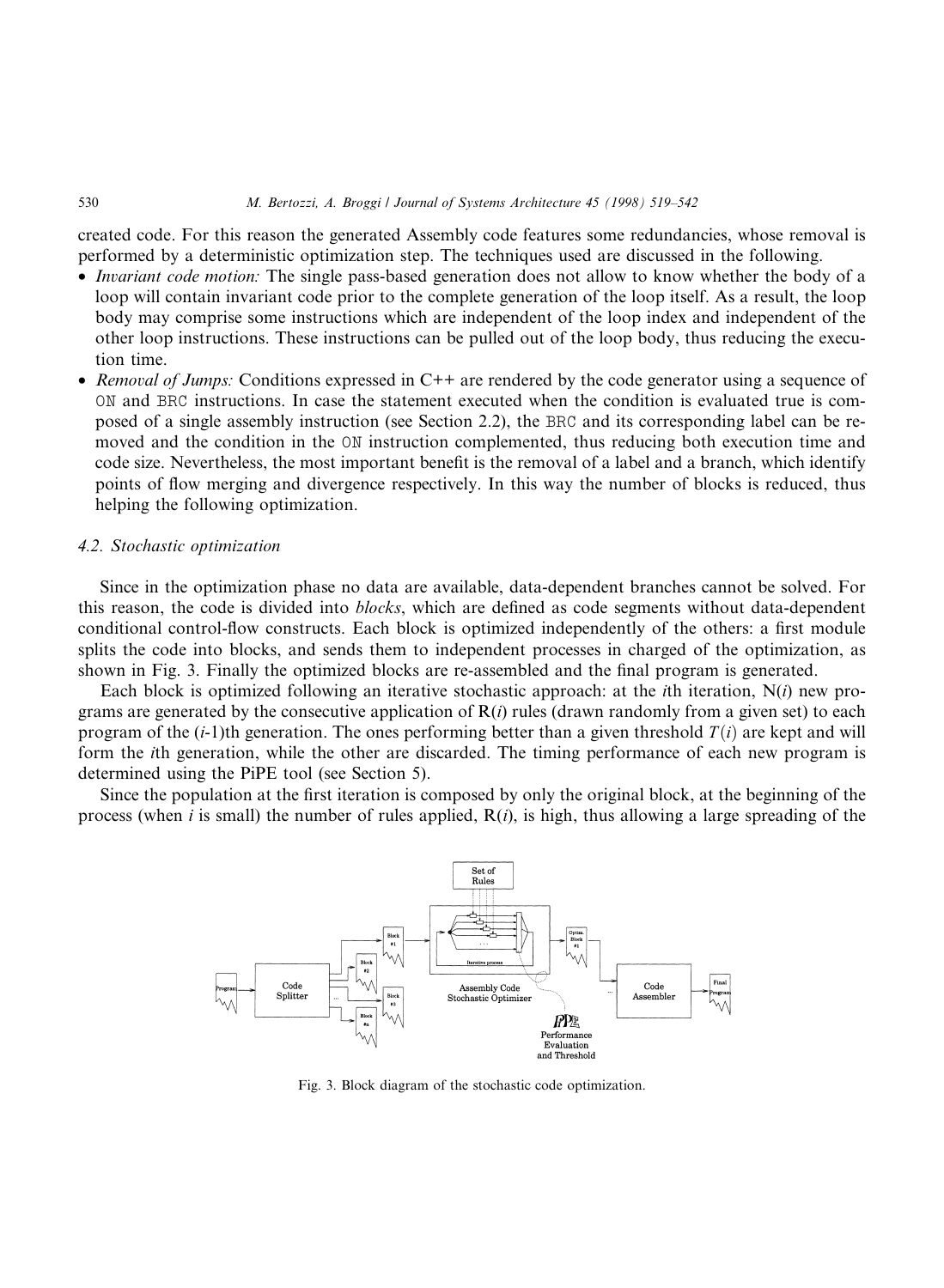

Fig. 4. Qualitative behavior of (a) the number of rules applied consecutively to a single block; (b) the threshold  $T(i)$  as a function of the iteration number i.

initial population. As soon as i becomes large, the number of rules applied to the same block decreases  $4$  to 1, for a fine tuning of the solution (see Fig.  $4(a)$ .

Fig. 4(b) shows a qualitative behavior of threshold  $T(i)$ , which, starting from a value twice as large as the performance index featured by the initial program, decreases linearly  $\frac{5}{5}$  with i. This implies that at the beginning of the iterative process (i small), solutions with performance lower than the initial can be kept (this is of basic importance to escape from local minima), while in the following iterations a threshold limits the number of candidates and keeps only the best solutions. At each iteration the block used to generate the new population is also included in the evaluation process, in order to avoid jittering from the optimal solution that may have been eventually detected. The number of iterations of the stochastic process and the slope of  $T(i)$  is a function of the length of the block to be optimized: in the first version its dependence is linear.

Each rule is drawn randomly, according to a given probability. In the current version, the probability is fixed, but in future versions it will be modified run-time to allow a faster convergence to the optimal solution. Each rule can move, modify, add, or remove instructions. Every action is fully reversible, thus allowing to return to the originating state. The list of elementary rules is described in the following.

- · Instruction scheduling: For this purpose the concept of independence between instructions is used. Two instructions are said to be *independent* when their swapping does not alter the result of program execution for every input. This happens both when the data modified by the first instruction are not used neither by the latter nor by the instructions between the two, and when the data used as source in the former are not modified neither by the latter nor by any of the instructions in between. Obviously, the data modified or used by a general instruction are both registers directly specified in the opcode and data intrinsically involved in the processing (such as flags and the accumulator). The application of this technique is based on the swapping of two independent instructions, and produces new versions of the code leading to a different execution time without changing the code length. This rule is auto-reversible.
- Instruction alignment: In this case the optimization can take advantage from the specific fetch policy of PAPRICA-3. In order to increment the working frequency of the processor, bounded by the memory cycle time, PAPRICA-3 fetches two instructions (placed at an even and odd adjacent memory locations)

 $4$  The linear slope of R(i) (resembling a simulated annealing approach) was chosen to simplify the development of the tool, but more complex functions are under evaluation.

 $<sup>5</sup>$  The slope of  $T(i)$  determines the convergence speed.</sup>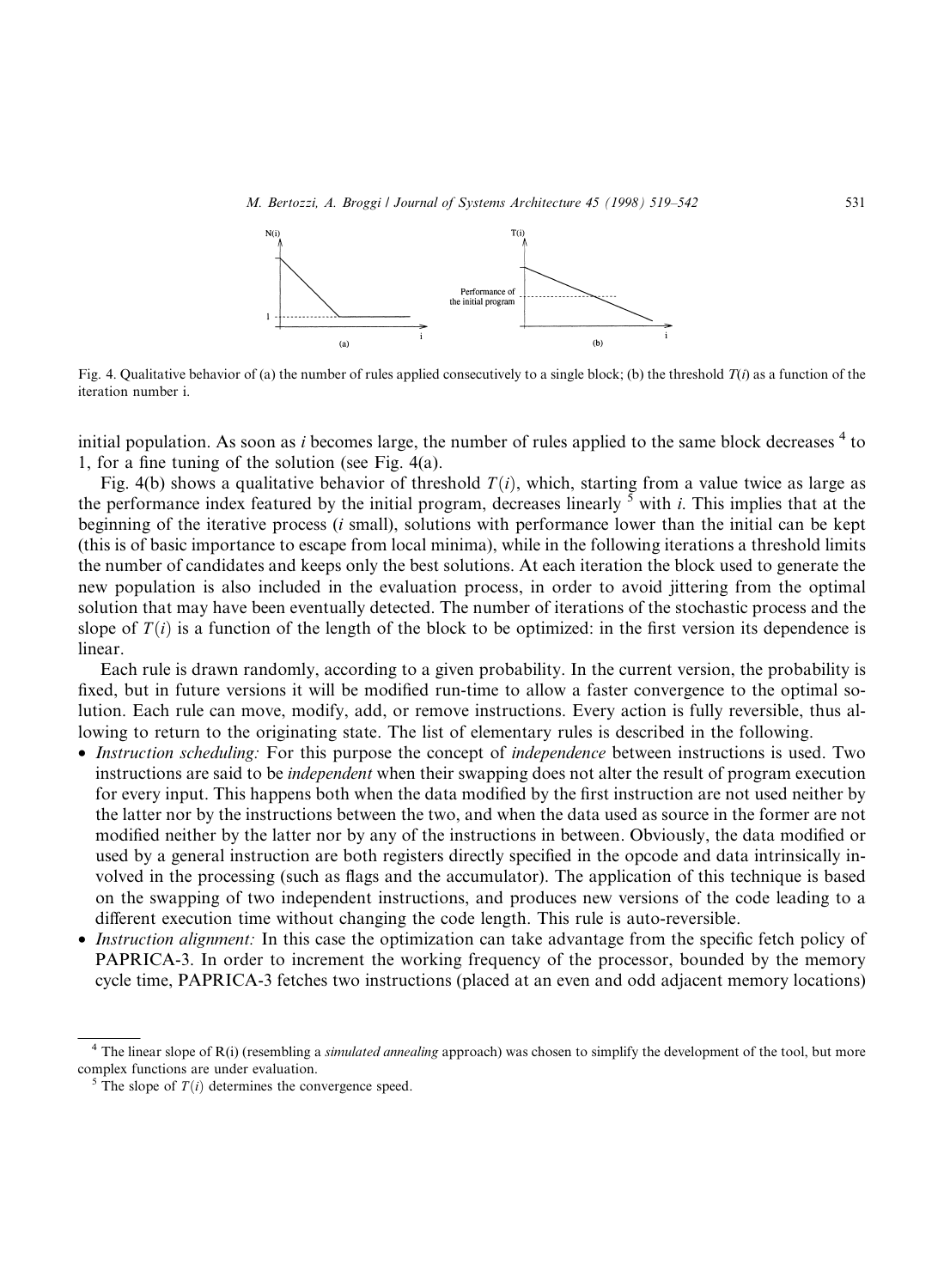#### 532 M. Bertozzi, A. Broggi / Journal of Systems Architecture 45 (1998) 519-542

every two processor cycles. Unfortunately when a branch to an odd address occurs, PAPRICA-3 must fetch and ignore the instruction at the previous even address. The addition (or removal) of an instruction (i.e. a NOP) can transform an odd address into an even one and vice versa.

- Loop fusion and breaking: Two different adjacent FOR cycles can be joined when their counter J ranges into the same interval and all the instructions of one loop body are independent of all instruction of the other loop body for each value of J. The dual operation, making the rule reversible, is based on the creation of two disjoint loops when both the body of the original one has more than one instruction and all the requirements on independence described above are met.
- Loop unrolling and rolling: In pipelined processor execution time is bounded especially by control flow instructions [13]. In order to fully exploit the instruction scheduling and to avoid control hazards, loops can be unrolled. Unfortunately, the main drawback of the loop unrolling technique is the significant increment in code size. The final measurement of the performance of a given block is performed as a weighted average between the number of clock cycles and the length of the code, according to the user choice (speed vs. code size, or a given mix of the two).
- · Instruction fusion and breaking: PAPRICA-3 morphological instructions are a concatenation of a morphological operator and a logical one. Therefore such instructions can be split in two adjacent ones, performing the two operations independently. This optimization is obviously specific to the PAPRI-CA-3 system. Although this operation increases code size, two instructions that use different source data can take advantage from the instruction scheduling technique. Since this rule is reversible, two instruction can be fused, thus decreasing code size and, in case of no data hazards, also execution time.
- *Multiple assignment removal:* When two adjacent instructions perform an assignment to the same destination (i.e. the same internal register, the same memory location, etc.) and the latter does not involve the destination as source, the former is useless and can be removed. This condition can be produced by the application of other rules, such as the instruction breaking or fusion. The dual operation, making this rule reversible, is based on the insertion of a generic assignment that has the same destination as the following instruction.
- Removal of temporary registers: The code generator allocates temporary registers for storing intermediate results; moreover programmers themselves do the same with temporary variables. Due to the possibility to execute a morphological and a logical operation in the same PAPRICA-3 instruction, there are cases in which there is no need to use temporary registers. In the following example  $R(6)$  is a temporary register: the first instruction could be removed only if  $R(6)$  is not used in the following part of the program (i.e., if  $R(6)$  is a temporary register).

| First case        | Second case                                                                   |
|-------------------|-------------------------------------------------------------------------------|
| $R(6) = NOT R(7)$ | $R(6) = NOT R(7)$                                                             |
|                   | $R(5) = \text{MATCHR}(8) \& R(6)$ $R(5) = \text{MATCHR}(8) \& \text{NOTR}(7)$ |

The reversible rule is anyway straightforward. Unfortunately, at assembly level, it is difficult to de- termine the scope of a register; moreover the choice of optimizing the code block by block makes it impracticable. Thus it is impossible to remove the assignment to  $R(6)$  since it is not known if its value will be used again. Conversely PAPRICA-3 code generator knows the scope of every register and can generate the dummy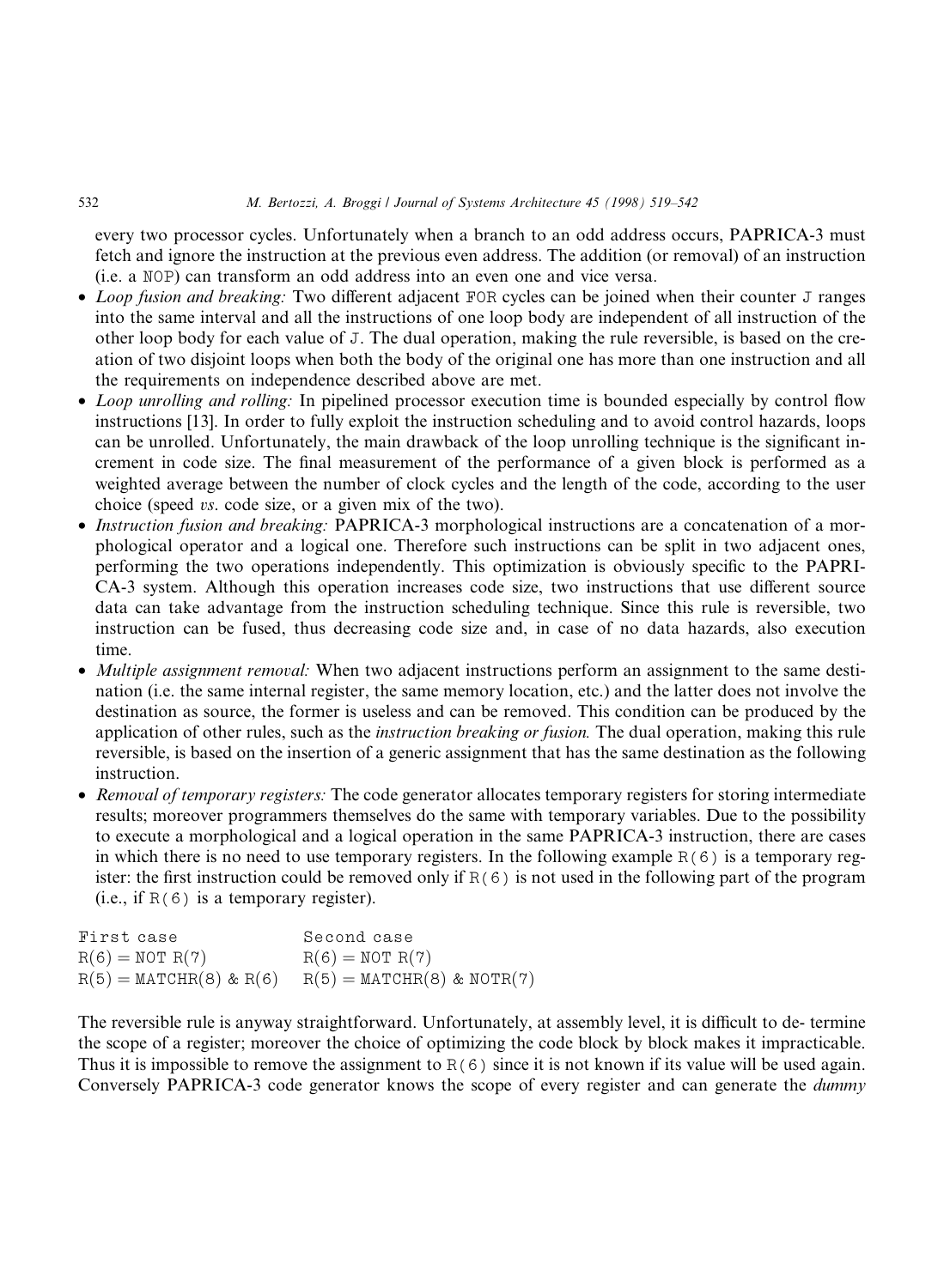instruction FREE that signals when the scope of a register is over. Obviously the FREE instruction is ignored both during the evaluation phase and by the compiler, thus not affecting both performance evaluation and program execution; FREE  $R(6)$  is treated as an assignment to register  $R(6)$ . The use of the dummy instruction FREE together with the multiple assignment removal and instruction scheduling rules allows to improve sensibly the code, as in

```
First case Second case
R(6) = NOT R(7) R(5) = MATCH R(8) & NOT R(7)R(5) = \text{MATCH } R(8) \& R(6) \quad \text{FREE } R(6)FREE R(6)
```
· Registers Reallocation: The policy of register allocation used by the PAPRICA-3 code generator is aimed to minimize data hazards: the registers allocated are chosen among the available ones that has been idle for the longest period of time. Unfortunately, the random application of optimization rules (especially instruction scheduling, instruction breaking, or removal of temporary registers) can affect the idle time of the registers, thus modifying the compile-time situation. This rule provides a way of reallocating temporary registers to decrease data hazards, provided that another register is available for temporary storage. A register can be reallocated as in the following example.

| First case                                                          | Second case                                                       |
|---------------------------------------------------------------------|-------------------------------------------------------------------|
| FREE $R(15)$                                                        | FREE $R(15)$                                                      |
| .<br>$R(6) = NOT R(7)$<br>$R(5) = MATCH R(8) & R(6)$<br>FREE $R(6)$ | $R(15) = NOT R(7)$<br>$R(5) = MATCH R(8) & R(15)$<br>FREE $R(15)$ |

# 5. Performance evaluation

Due to the complex internal structure of each PE, the determination of the execution time of a given program is unpredictable [13,14] without a simulation or a real run. Since the hardware system is not yet available, a tool for performance evaluation of a *general* pipelined processor was developed: PiPE, Pipeline Performance Evaluator. The development of a simulator of a general pipelined processor allowed to dynamically modify the internal architecture of the system and to test and evaluate different possible solutions. Success in developing such a tool is tightly coupled to its flexibility and its effectiveness in modeling different pipelined architectures, since a generic pipeline can be composed of any number of stages, each one with different functionalities.

The PiPE tool allows to model different behaviors, such as:

- different functional units:
- · multiple functional units of the same type;
- data, structural, and control hazards;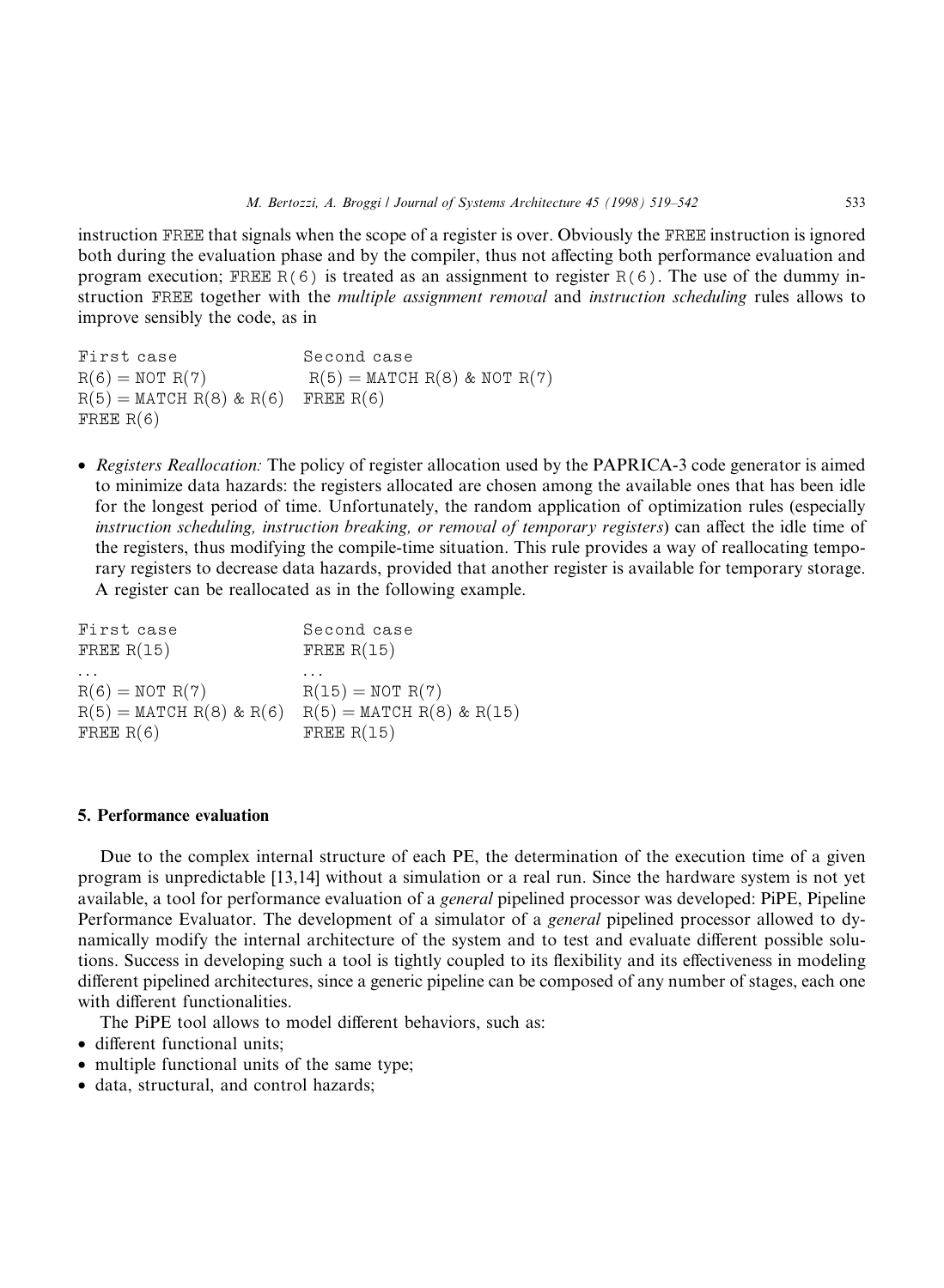- multiple or conditional data paths;
- interrupts or external signals.

The customization of the PiPE tool for the description of a specific processor involves the definition of the following informations:

- how the instructions are coded:
- a description of the pipeline topology:
- the data-path followed by each instruction;
- · hazard conditions;
- all the specific I/O mechanism.

Moreover since the target is the development of a *fully general* performance evaluation tool based only on a behavioral simulation (i.e. not a *functional* simulator), some implementation-specific problems and data-dependent events must be faced; for example the handling of:

- different instruction fetching methods (multiple fetches as in super scalar architectures),
- · registers values and counters,
- · external synchronizations and interrupts,
- · evaluation of conditions.

#### 6. Implementation

This section describes the implementation issues that have been addressed in the development of the whole environment.

For portability purposes the entire code has been written using standard programming languages and tools, such as ANSI C, C++, LEX, YACC, and MPI libraries, and runs both on UNIX based machines (SunOS and Linux) and in DOS based environments (MsDos and Windows).

# 6.1. The  $P_{\mathbb{R}}$  software simulator

Currently the whole PAPRICA-3 system is simulated on serial machines. The software simulation allowed to test the effectiveness of the instruction set, the choice of the PE neighborhood, the logical organization of the Image Memory, the internal structure of the processor, as well as the performance of the whole system prior to the hardware availability. In fact the implementation and simulation of some basic image processing functions led to some architectural improvements, mainly focused on the tuning of the instruction set and on the redesign of the pipeline topology.

Starting from the experience gained in the development of the first PAPRICA prototype [8], two different simulators were originally planned:

- · a system-level simulator, capable of emulating the hardware behavior, thus allowing the exact determination of the number of clock cycles and memory accesses required by the application; and
- · a functional simulator, aimed to the simulation of the algorithms rather than the hardware system, starting directly from the C++ source.

These two simulators had to interface directly to the C++ application, giving to the programmer the possibility to choose the desired simulation engine: the functional simulator, for the development and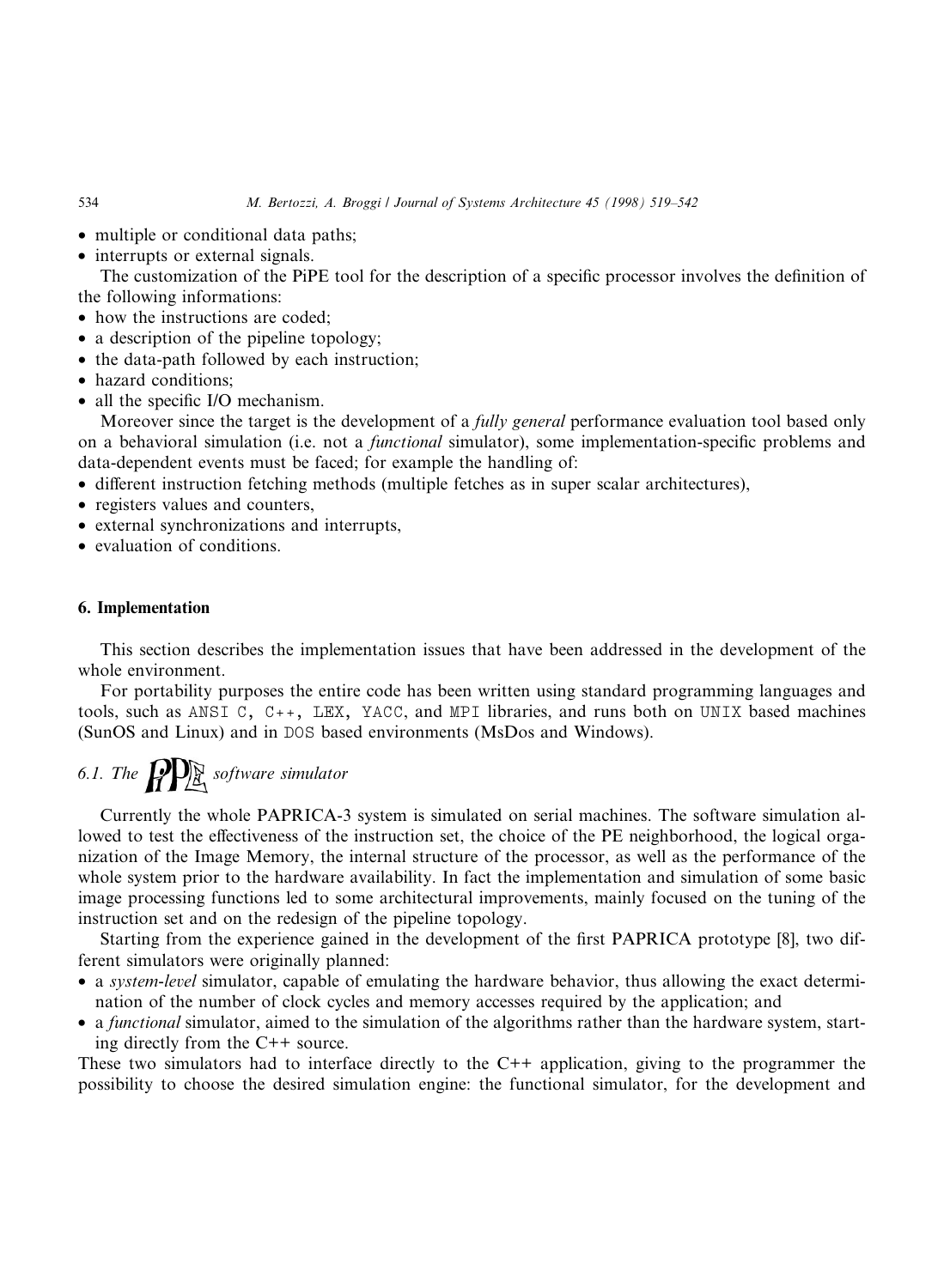debugging of the application, while the system-level simulator, for the its final tuning and performance evaluation.

# 6.1.1. The System-level simulator

Due to the simple operations of PAPRICA-3 instruction set (single-bit operations), an extremely efficient simulation can be obtained by exploiting the word parallelism  $\omega$  of the single processor of the serial system running the simulation [23]. The Q bits of the PA registers (see Section 2.1) are grouped into  $|Q/\omega|$ clusters of  $\omega$  bits each, and processed *simultaneously* by the serial processor. In the current implementation it is  $Q = 64$  and  $\omega = 32$  and thus 2 ( = 64/32) cycles are required to accomplish the whole processing of a single binary image line. This leads to a sort of parallelization in the software simulator based on a generalpurpose serial processor. A real parallel version was considered but not developed, due both to the extremely high communication requirements and to the satisfying performance of the current serial implementation: the ratio between the simulation time and the processing time computed by PiPE ranges from 450:1 (on a SUN Sparc20 with a 50 MHz SuperSPARC) to 300:1 (on a PC equipped with a 100 MHz Intel Pentium).

#### 6.1.2. The functional simulator

Beside the system-level simulator described above, also a functional simulator was planned, but never developed. Some simple considerations on computational efficiency in fact showed that the functional simulator would perform worse than the system-level simulator. As an example, let us consider the simulation of the following common operation:

 $a = b \mid c$ ;

namely a logical operation between two 8-bit deep (64 bit wide) image lines on a serial processor with 32-bit word parallelism. The system-level simulator requires 16 (corresponding to  $\frac{64}{32}$  cycles of 8 operations each) 32-bit operations, while the functional simulator requires 64 (one for each pixel) 8-bit logical operations. The high hardware efficiency (which corresponds to a high computational efficiency) obtained in the first case suggested the development of the system-level simulator only.

6.2. The tool

The PiPE system has been developed in C++ because an object-oriented language allows to hide implementation details behind different classes, which can be used to model different pipeline stages.

Any pipeline can be completely defined with the description of:

- the list of stages composing the system:
- the interconnection topology which links the stages;
- and the flow of instructions between the stages.

In the PiPE tool the hardware details are encoded in two plain ASCII files which describe the routing of each instruction into the pipeline, and the instructions encoding; from these information also the pipeline topology and hazards conditions are deduced. The possibility to configure the PiPE tool acting only on external customization files allows a fine and efficient tuning of the hardware system according to a standard hardware-software codesign methodology.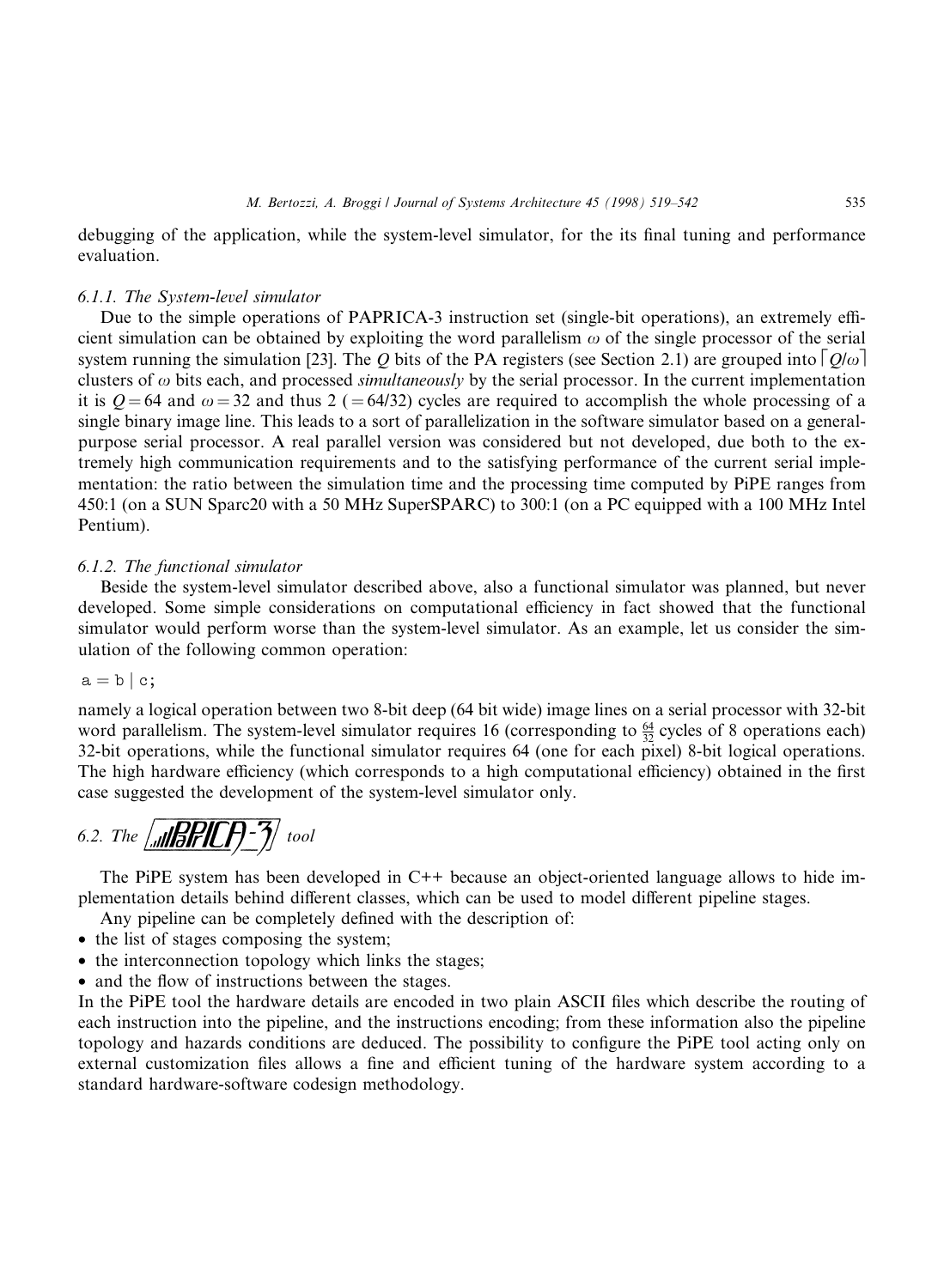#### 6.3. The code optimizer

Since the major drawback of a stochastic approach to code optimization is the high computational power (in terms of both memory usage and CPU time), a parallel version of the optimizer has been developed. The development of the parallel version started with the analysis of the system requirements and performance on a preliminary serial version of the optimizer:

- · the CPU time spent in the performance evaluation phase by the PiPE tool is up to 90% of the overall CPU time;
- · the larger the number of iterations, the better the quality of the result, but also the larger the amount of memory required.

Fig. 5 shows that the complete process involves the repeated execution of some different steps, which can be distributed among different processors, leading to a different granularity of the distribution. Different approaches for the development of the parallel version of the optimizer were considered, each based on the distribution of different processing steps: the whole optimization of each single block, the genetic process, the performance evaluation step, or a given mix of them. The elementary processing steps and their requirements are summarized in Table 1; code splitting and assembling are anyway serial steps which are performed by a single master processor.

Fig. 6 shows three different solutions to the parallelization problem, whose characteristics are de-scribed in Table 2.

The approach followed in the development of the first distributed version is based on the distribution of the performance evaluation step only (solution (c)): a master processor splits the code into blocks and generates the new blocks to be evaluated. The new blocks are queued and sent to dierent processors for the evaluation of their performance. When a processor completes the evaluation phase, it returns the number of clock cycles to the master node and signals its availability to evaluate a new code segment. Due to the



Fig. 5. Different steps of the processing.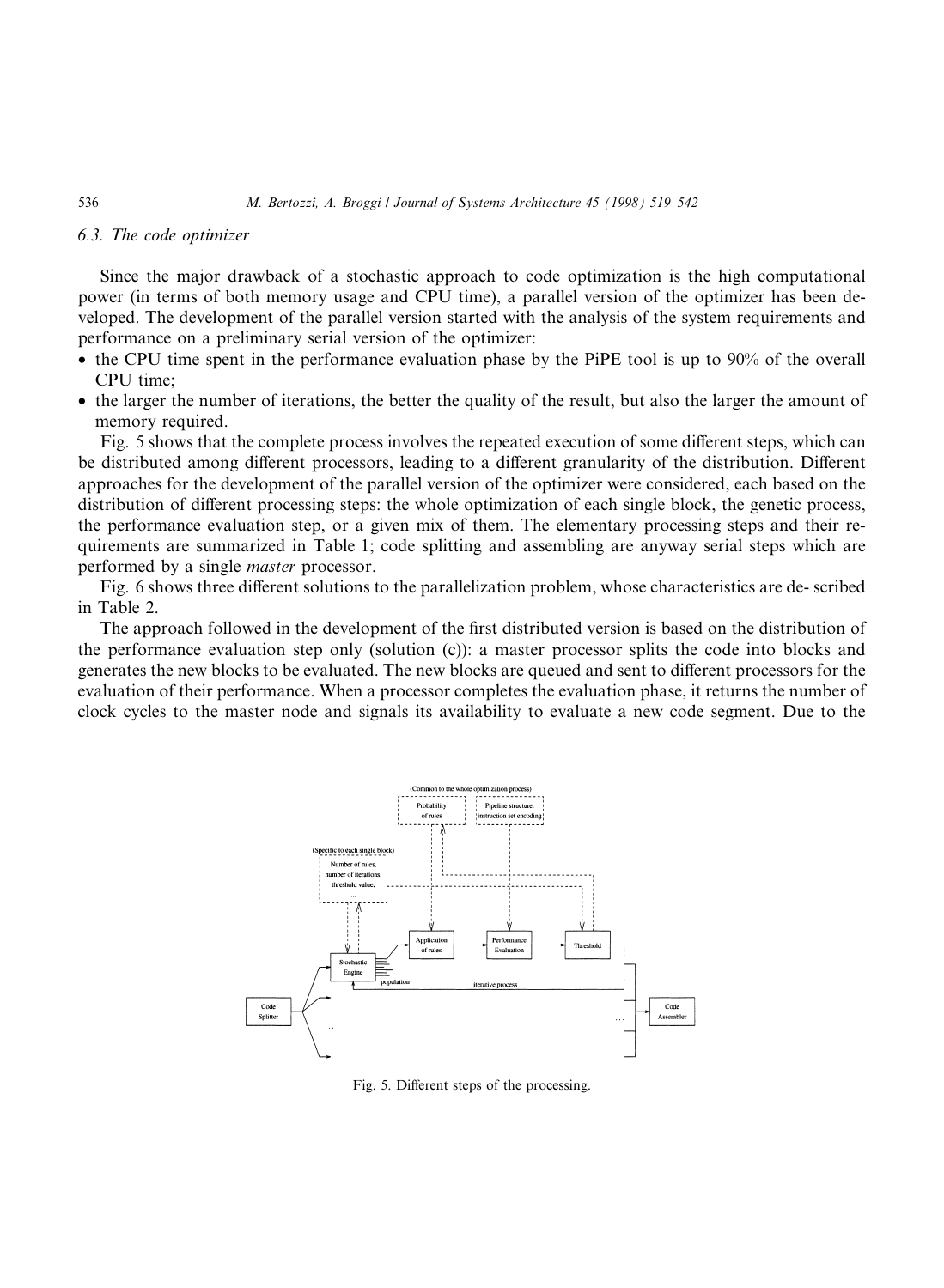Table 1

The elementary processing steps and their requirements

|                   | Code splitter                         | Stochastic engine                                                                                                                        | Application of<br>rules                    | Performance<br>evaluation                                                                      | Threshold                                                                                              | Code assembler                        |
|-------------------|---------------------------------------|------------------------------------------------------------------------------------------------------------------------------------------|--------------------------------------------|------------------------------------------------------------------------------------------------|--------------------------------------------------------------------------------------------------------|---------------------------------------|
| CPU usage $(\% )$ | Negligible                            | 6                                                                                                                                        | 3                                          | 90                                                                                             |                                                                                                        | Negligible                            |
| Requirements      | Executed only<br>once for each<br>run | Requires a lot of<br>memory to handle<br>large populations;<br>updates the thresh-<br>old, number of rules,<br>number of itera-<br>tions | Reads the<br>probabilities of<br>each rule | Reads the<br>pipeline structure<br>and instruction<br>set encoding<br>(fixed for each)<br>run) | Reads the threshold<br>value (changes at<br>each iteration) and<br>modifies the rules<br>probabilities | Executed only<br>once for each<br>run |



Fig. 6. Three different solutions to the parallelization problem: the gray areas represent the portion of the processing which is assigned to a single processor of the cluster; the remaining white blocks are assigned to the master processor.

different computational power required by (i) the evaluation phase  $(90\%)$  and (ii) the rest of the processing (10%), this approach balances the load even in the case of a non-homogeneous cluster of processing nodes.

The rules that are currently operative in the first version of the tool and that have been used in the example described in the following section are: Invariant Code Motion, Removal of Jumps, Instruction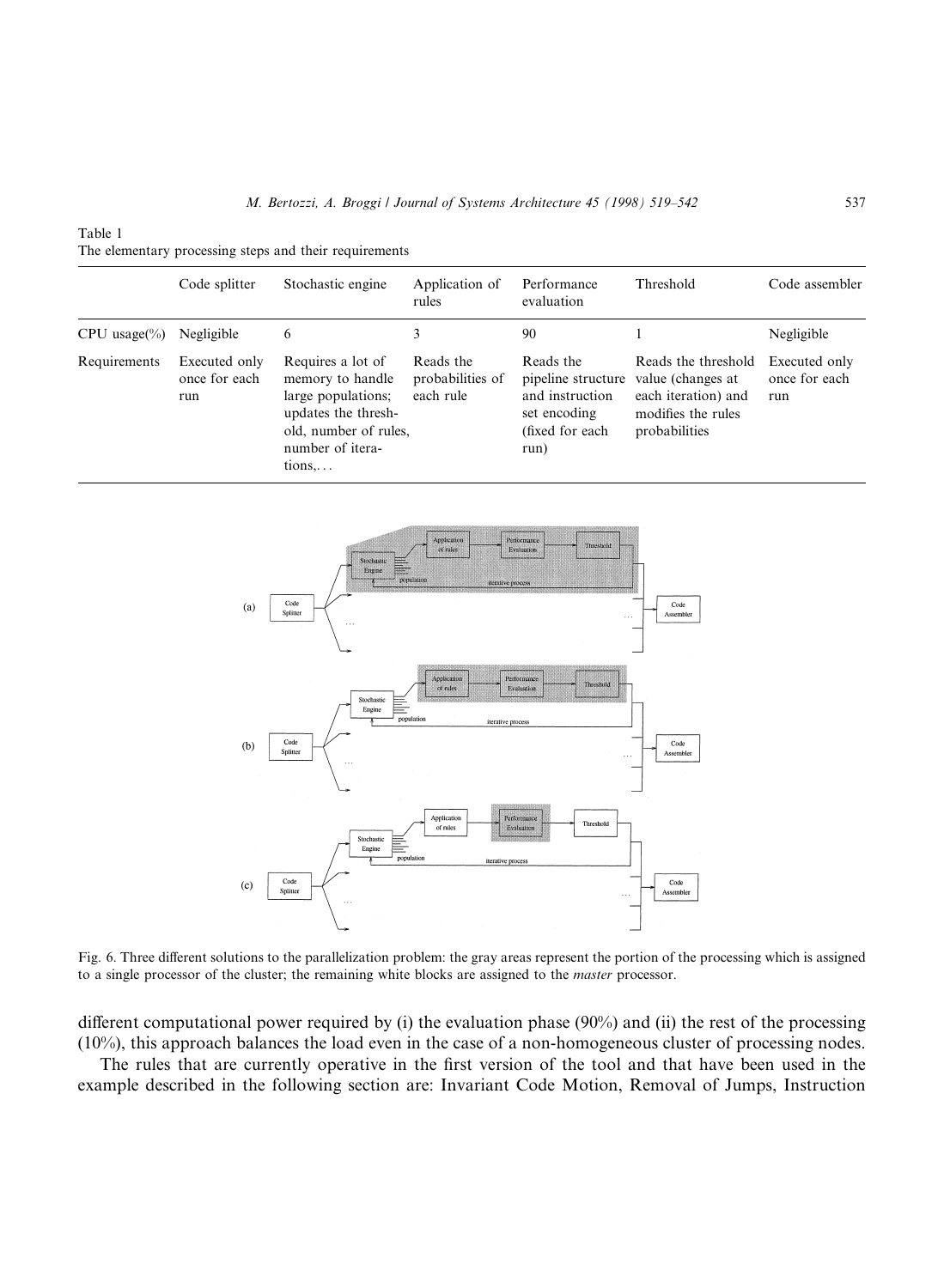Table 2 Characteristics of the three solutions described in Fig. 6

| Parallelization                                                                                                                                   | Load balancing                                                                                                         | Communications                                                                                                                                    | Memory usage                                                                                                         | busy time/transfer time                      |
|---------------------------------------------------------------------------------------------------------------------------------------------------|------------------------------------------------------------------------------------------------------------------------|---------------------------------------------------------------------------------------------------------------------------------------------------|----------------------------------------------------------------------------------------------------------------------|----------------------------------------------|
| (a) Each single block is<br>optimized independently<br>of the others; each block<br>is assigned to a single<br>processor                          | Load balancing cannot<br>be guaranteed: it<br>depends on the number<br>and length of the blocks<br>in a program        | Very low: only the<br>original and optimized<br>blocks are transferred                                                                            | Normal; well balanced                                                                                                | Extremely high                               |
| (b) Each processor applies<br>a set of rules to each<br>block it receives,<br>evaluates its performance,<br>and compares it with the<br>threshold | Well balanced: as soon<br>as a processor finishes<br>its task, it receives a<br>new block from the<br>master processor | High: besides the<br>original and optimized<br>blocks each processor<br>reads and modifies a set<br>of parameters allocated<br>in the master node | Low amount for each<br>node, but high amount<br>for the master node,<br>which has to manage.<br>the whole population | High                                         |
| (c) Each processor<br>receives a block and<br>evaluates its<br>performance                                                                        | Well balanced: as soon<br>as a processor finishes<br>its task, it receives a<br>new block from the<br>master processor | High, but better than<br>in the previous case since node, but high amount<br>each processor receives<br>a block and outputs a<br>single number    | Low amount for each<br>for the master node,<br>which has to manage.<br>the whole population                          | High, but lower than<br>in the previous case |

Scheduling, Instruction Alignment, Loop Fusion and Breaking, Loop Unrolling and Rolling, while Instruction Fusion and Breaking, Multiple Assignment Removal, Removal of Temporary Registers, Registers Reallocation, are currently under test. The future integration of these rules will hopefully lead to a higher degree of optimization.

# 7. An example

A number of different programs has been developed, tested, and optimized using the PAPRICA-3 operating environment; nevertheless, hereinafter we will refer to a specific example: an image processing algorithm for the detection of road markings in images acquired from a moving vehicle [5].

In this case the execution time plays a basic role, and thus code optimization becomes mandatory. The algorithm is based on a morphological filter which enhances the road markings, and on an adaptive threshold which discards pixels not belonging to a continuous line. The algorithm was written in  $C++$  using the classes offered by the code generator; in this way the spatial parallelism intrinsic to the SIMD implementation of the algorithm and the virtualization of the processor array are completely handled by the code generator, leaving to the programmer only the task of specifying the vertical size of the image.

The C++ source code consists of about 90 lines, which, thanks to the code generator, are automatically converted into about 970 Assembly instructions. This non-optimized program runs in 2398 clock cycles, while after the optimization the new Assembly code runs in 1961 clock cycles. The improvement is about 18%. The time required for the optimization of this code on a cluster of 4 Pentium 100 with 32 Mbytes of RAM running Linux is about 25 min.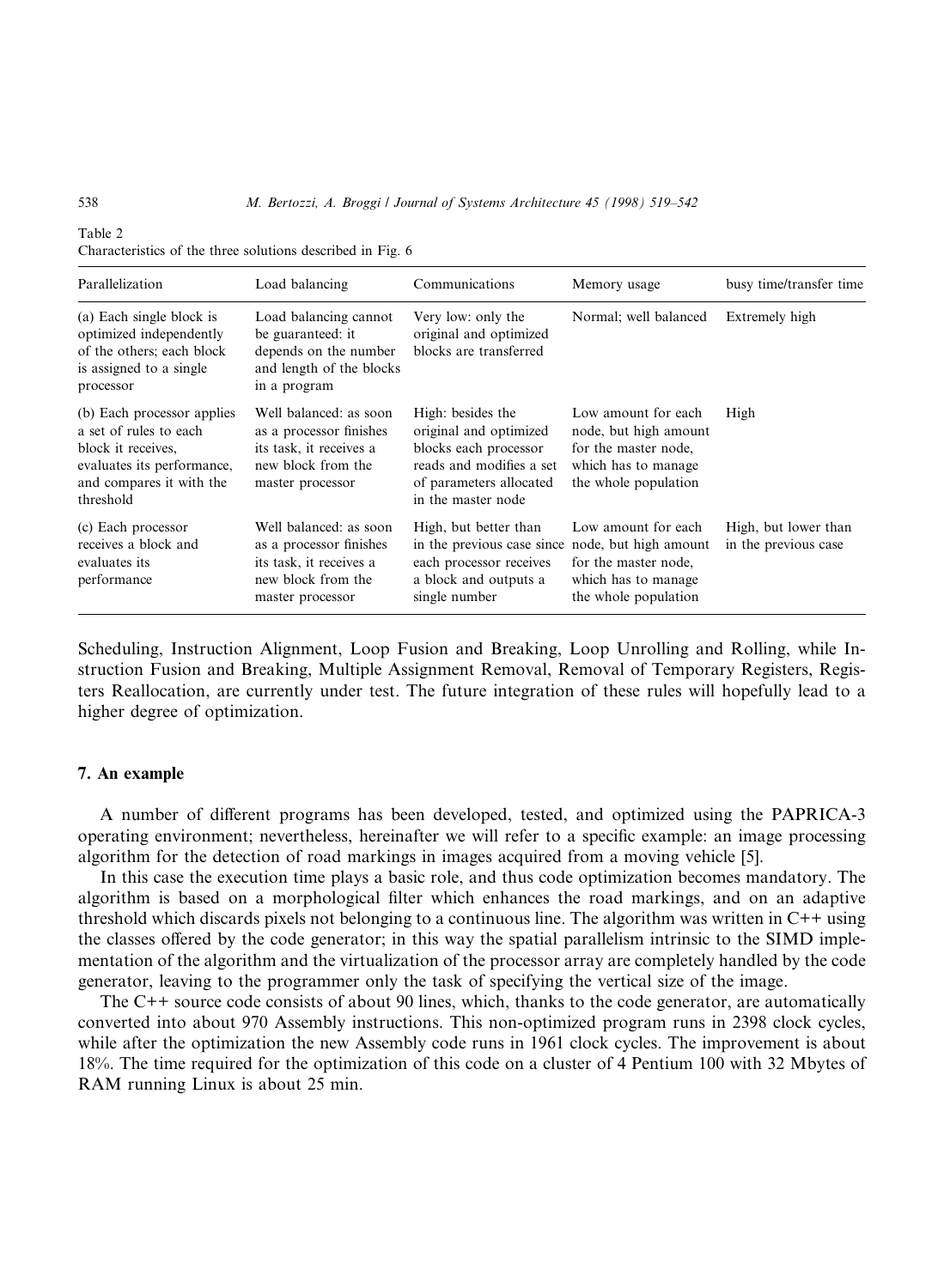

Fig. 7. Speedup as a function of the number of nodes.

The Code Generator and PiPE demonstrated to be effective and underwent a number of improvements which led to the current stable version. On the contrary, although the current version of the Code Optimizer produces satisfactory results, a number of improvements are planned, ranging from the introduction of new optimization rules to the study of new solutions for a different parallelization of the tool. For example the timing performance of the optimization has been evaluated on a different number of computing nodes in two different configurations: (a) one processor is exclusively allocated to the master process, while the others perform the evaluation step; (b) all processors perform the evaluation step, while one of them handles also the master process. Fig. 7 shows an average behavior of the Code Optimizer in these two situations. In the second case the performance is lower than in the former because of the high number of context-switching required by the simultaneous execution of two processes, one of which (the master) is extremely memory-consuming.

Table 3 shows a segment of the original code, its optimized version, and the resources used by each single instruction, where 'R', 'W', and 'RW' mean that the resource is accessed for reading, writing, or both respectively. The analysis of this example shows that the deterministic optimization moved the TEM-PLATE instruction out of the block and that the two instructions referring to I1 and I2 have been swapped with their previous and following ones respectively. This simple rescheduling of the instructions allows to eliminate consecutive accesses (in 'W' and 'R' respectively) to the same resource, thus decreasing hazards.

# 8. Conclusions

In this paper the operating environment of the PAPRICA-3 system has been described.

The programming environment, based on  $C_{++}$ , has proven to be very effective, since the user does not have to learn a new language, but programming becomes an easy task thanks to the use of overloaded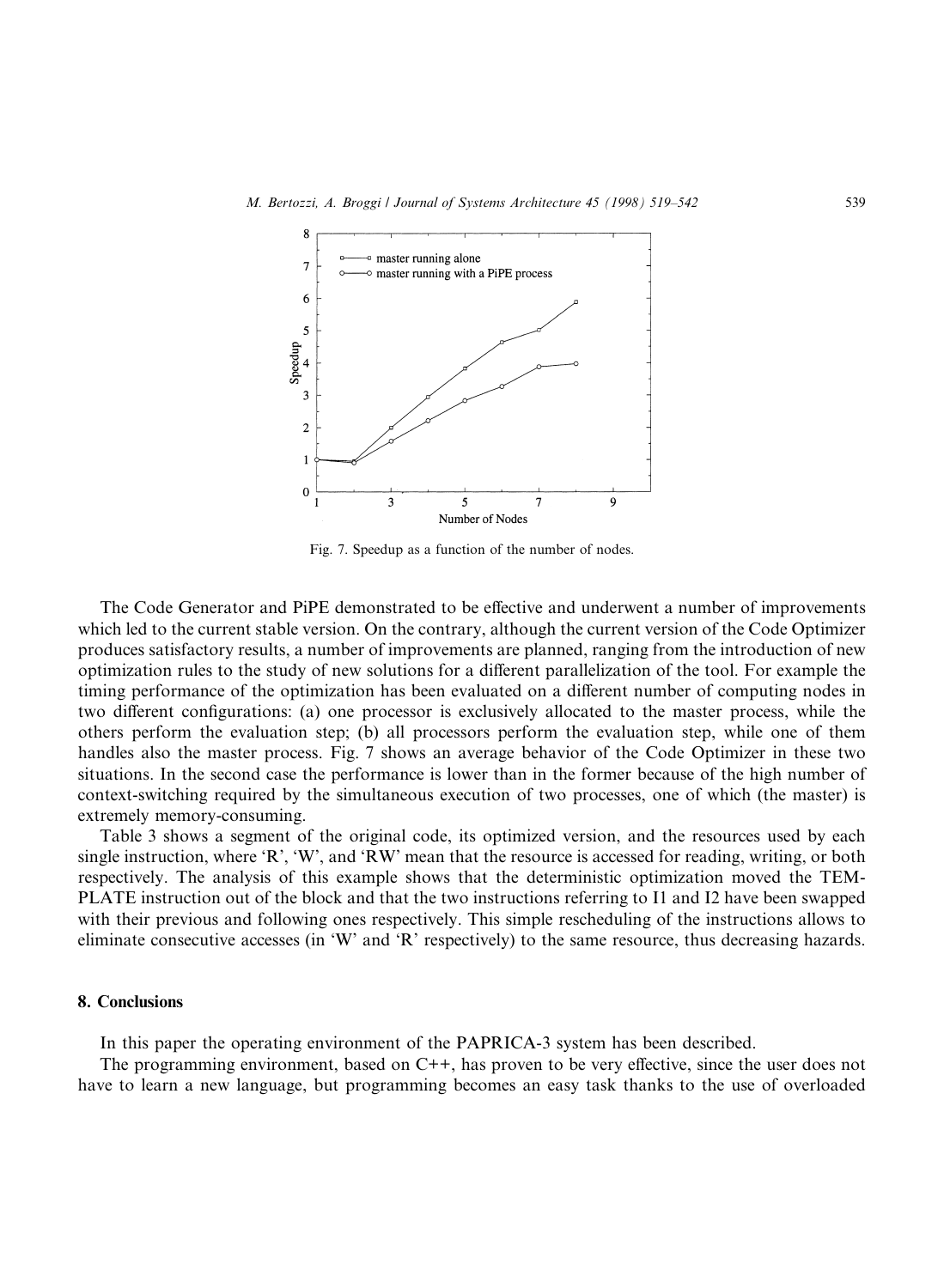Table 3

Analysis of the result of the optimization of a short segement of code

|                                        | I1           | 12           | M            | R(15)        | R(60)        | Templ.       | Memory       |
|----------------------------------------|--------------|--------------|--------------|--------------|--------------|--------------|--------------|
| Original Code LM00000L:                |              |              |              |              |              |              |              |
| LD I1 (0), R $(15)$                    | $\mathbf R$  |              |              | $\mathbb{R}$ |              |              | $\mathbb{R}$ |
| TEMPLATE = -,-,-,-,1,-,-,-,-,-,-,-,-,- |              |              |              |              |              | W            |              |
| $R(60) = MATCH R(15) EXOR R(15)$       |              |              |              | $\mathbb{R}$ | W            | R            |              |
| ST I2 (0), R (60)                      |              | $\mathbb{R}$ |              |              | R            |              | W            |
| ADD I1, A                              | RW           |              |              |              |              |              |              |
| ADD I2, A                              |              | <b>RW</b>    |              |              |              |              |              |
| INC M                                  |              |              | RW           |              |              |              |              |
| ON $M \leq 31$                         |              |              | $\mathbb{R}$ |              |              |              |              |
| BRC LM00000L                           |              |              |              |              |              |              |              |
| <b>Optimized Code</b>                  |              |              |              |              |              |              |              |
| TEMPLATE = -,-,-,-,1,-,-,-,-,-,-,-,-,- |              |              |              |              |              | W            |              |
| LM00000L:                              |              |              |              |              |              |              |              |
| LD I1 (0), R $(15)$                    | $\mathbb{R}$ |              |              | R            |              |              | R            |
| $R(60) = MATCH R(15) EXOR R(15)$       |              |              |              | $\mathbb{R}$ | W            | $\mathbb{R}$ |              |
| ADD II, A                              | RW           |              |              |              |              |              |              |
| ST I2 (0), R(60)                       |              | $\mathbb{R}$ |              |              | $\mathbb{R}$ |              | W            |
| INC M                                  |              |              | RW           |              |              |              |              |
| ADD I2, A                              |              | RW           |              |              |              |              |              |
| ON $M \leq 31$                         |              |              | $\mathbb{R}$ |              |              |              |              |
| BRC LM00000L                           |              |              |              |              |              |              |              |

operators acting on new C++ classes. Moreover since the system-level simulator delivers remarkable performance, an extremely efficient prototyping, testing, and tuning of applications becomes possible. On the other hand the tuning of the hardware system can be efficiently performed acting only on the configuration of the PiPE tool. Finally the use of The Code Optimizer allows to reach an excellent performance improvement (up to 35%) of the code previously generated, but, due to its high computational load it is particularly suited for the final optimization of programs whose computing time is a key parameter (i.e. real-time applications). The problem of the slowness of the stochastic process has been resolved with a parallel implementation of the optimizer on a cluster of PCs connected by Fast Ethernet; the speedup demonstrated to be almost linear with the number of computing nodes; nevertheless further experiments are now planned on a larger number of nodes. Although the current version of the Code Optimizer produces satisfactory results, a number of improvements are planned, ranging from the introduction of new optimization rules to the study of new solutions for its parallelization.

#### Acknowledgements

This work was partially supported by the Italian CNR under the frame of the Progetto Finalizzato Trasporti 2.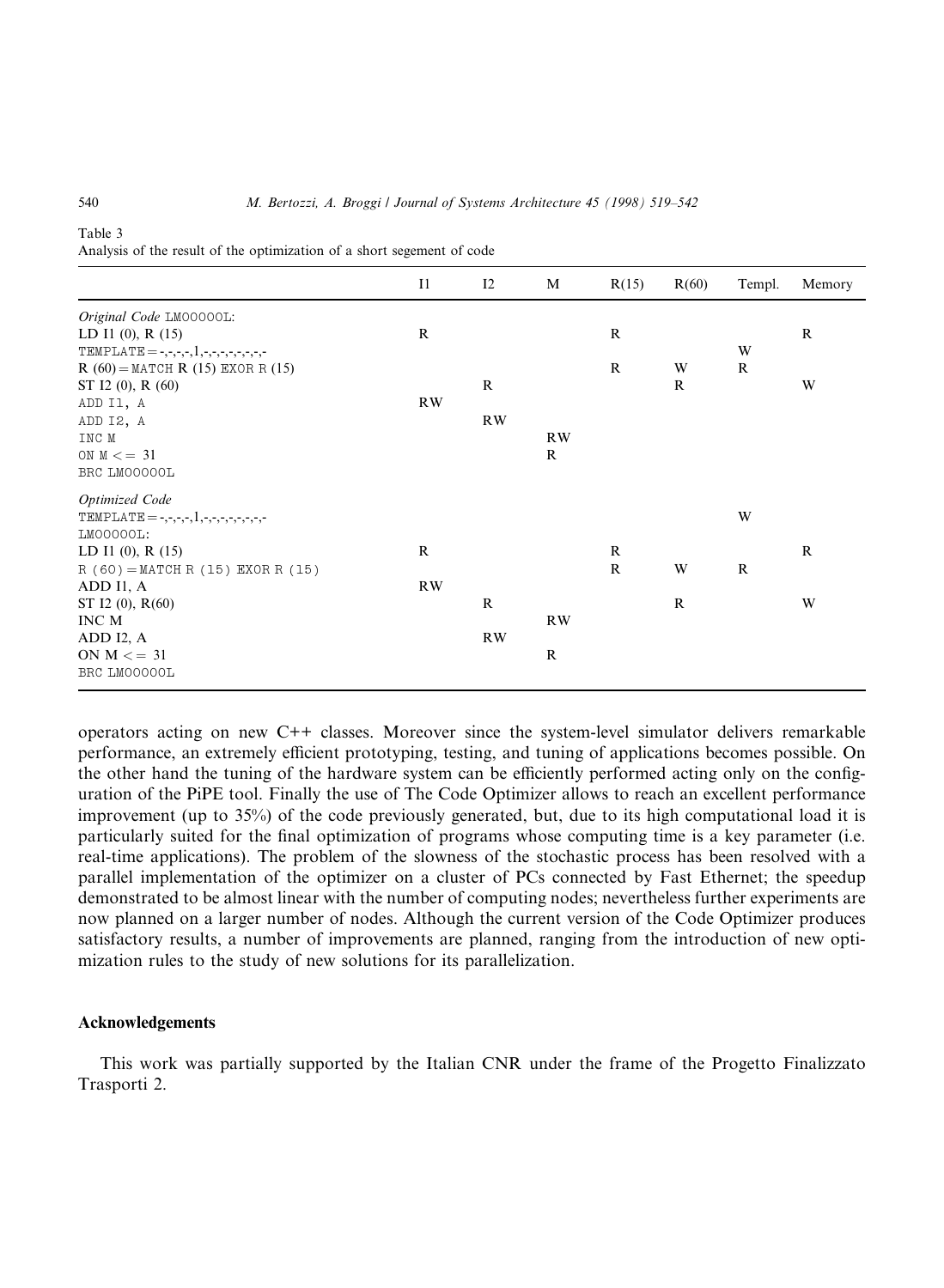#### References

- [1] A. Aho, R. Sethi, J. Ullman, Compilers: Principles, Techniques, and Tools, Addison±Wesley, Reading, MA, 1986.
- [2] S.J. Beaty, S. Colcord, P.H. Sweany. Using genetic algorithms to fine-tune instruction-scheduling heuristics, in: Proceedings of IEEE International Conference on Massively Parallel Computing Systems(MPCS-96), IEEE Computer Society – EuroMicro, 6–9 May 1996.
- [3] G. Booch, Object-Oriented Analysis and Design-with Applications, Benjamin/Cummings, Menlo Park, CA, 1996.
- [4] M.J. Bourke, III, P.H. Sweany, S.J. Beaty, Extending list scheduling to consider extension frequency, in: Proceedings of the 29th Hawaii International Conference on System Sciences, IEEE Computer Society, 1996, pp. 193-202.
- [5] A. Broggi, The evolution of a massively parallel vision system for real-time automotive image processing, in: Proceedings of IEEE International Parallel Processing Symposium (IPPS'96), IEEE Computer Society, Honolulu, HI, 1996, pp. 724-728.
- [6] A. Broggi, Global communications on a linear array architecture, Journal of Parallel Algorithms and Applications 11 (1/2) (1997)  $27 - 43$
- [7] A. Broggi, G. Conte, G. Burzio, L. Lavagno, F. Gregoretti, C. Sansoe, L.M. Reyneri, PAPRICA-3: A real-time morphological image processor, in: Proceedings of the First IEEE International Conference on Image Processing (ICIP), IEEE Computer Society, Austin, TX, 13-16 November 1994, pp. 654-658.
- [8] A. Broggi, G. Conte, F. Gregoretti, C. Sansoè, L.M. Reyneri, The evolution of the PAPRICA system (Special Issue on Massively Parallel Computing), Integrated Computer-Aided Engineering Journal 4 (2) (1997) 114–136.
- [9] A. Broggi, F. Gregoretti, in: A. Broggi, F. Gregoretti (Eds.), Editorial: Special-Issue on Special-Purpose Architectures for Real-Time Imaging, Real-Time Imaging Journal  $2(6)(1996)$  329–330.
- [10] D.J. DeWitt, A machine independent approach to the production of optimal horizontal microcode, Ph.D. Thesis, Dept. of Computer and Communication Sciences, University of Michigan, Ann Arbor (1976).
- [11] F. Gregoretti, F. Intini, L. Lavagno, R. Passerone, L.M. Reyneri, Design and implementation of the control structure of the PAPRICA-3 processor, in: Proceedings of the Fourth EuroMicro Workshop on Parallel and Distributed Processing, IEEE Computer Society - EuroMicro, Braga, Portugal, 24-26 January 1996, in press.
- [12] R.M. Haralick, S.R. Sternberg, X. Zhuang, Image analysis using mathematical morphology, IEEE Transactions on Pattern Analysis and Machine Intelligence 9 (4) (1987) 532-550.
- [13] J.L. Hennessy, D.A. Patterson, Computer Architecture: A Quantitative Approach, Morgan Kaufmann, Los Altos, CA, 1990.
- [14] J.L. Hennessy, D.A. Patterson, Computer Organization and Design: The Hardware/Software Interface, Morgan Kaufmann, Los Altos, CA, 1994.
- [15] W.D. Hillis, The Connection Machine, MIT Press, Cambridge, MA., 1985.
- [16] K. Hwang, Advanced Computer Architecture: Parallelism, Scalability, Programmability, McGraw-Hill, New York, 1993.
- [17] J.P. Hayes, Computer Architecture and Organization, McGraw-Hill, New York, 1988.
- [18] K. Konstantinides, J. Rasure, The Khoros software development environment for image and signal processing, IEEE Journal of Image Processing (1993).
- [19] MPI Forum, MPI A Message Passing Interface Standard, Technical Report, University of Tennessee (1995).
- [20] A. Nicolau, J. Fisher, Measuring the parallelism available for very long instruction word architectures, IEEE Transactions on Computers 33 (11) (1984) 968–976.
- [21] B. Ramakrishna Rau, J.A. Fisher, Instruction level parallel processing: History, overview, and perspective, The Journal of Supercomputing  $(1993)$  9-50.
- [22] J. Serra, Image Analysis and Mathematical Morphology, Academic Press, London, 1982.
- [23] M.R. Spieth, J.P. Hulskamp, Parallel image processing on single processor systems, in Proceedings of the Fourth IEEE International Conference on Image Processing (ICIP), vol. 2, IEEE Signal Processing Society, Lausanne, Switzerland, 16-19 September 1996, pp. 133-136.
- [24] D.W. Wall, Limits of instruction level parallelism, in: Proceedings of the Fourth International Conference on Architectural Support for Programming Languages and Operating Systems, ACM, Santa Clara, CA, 1991, pp. i176-188.